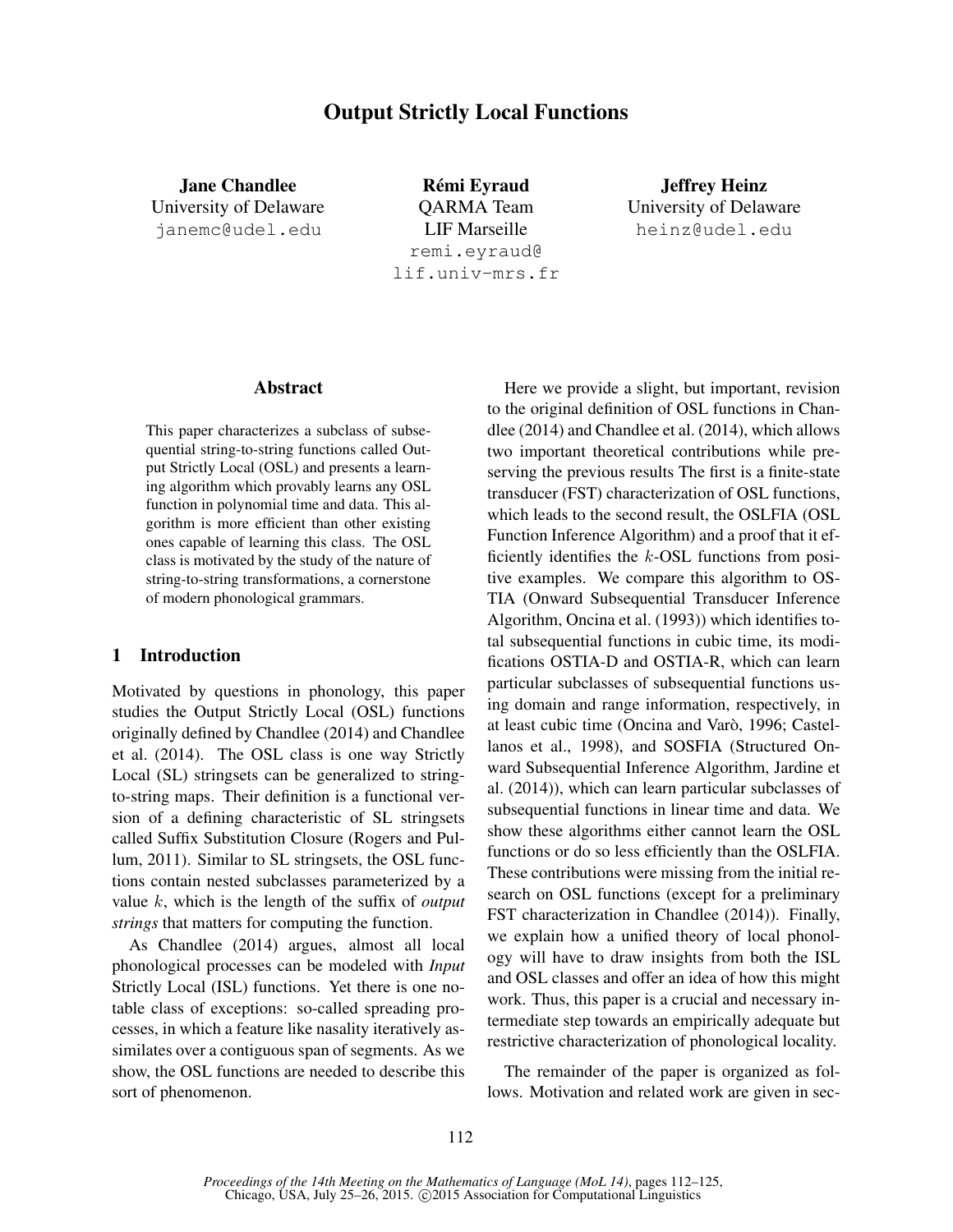tion 2, including an example of the spreading processes that cannot be modeled with ISL functions. Notations and background concepts are presented in section 3. In section 4 we define OSL functions, and the theoretical characterization and learning results are given in sections 5 and 6. In section 7, we explain how OSL functions model spreading processes. In section 8 we elaborate on a few important areas for future work, and in section 9 we conclude.

### 2 Background and related work

A foundational principle of modern generative phonology is that systematic variation in morpheme pronunciation is best explained with a single underlying representation of the morpheme that is transformed into various surface representations based on context (Kenstowicz and Kisseberth, 1979; Odden, 2014). Thus, much of generative phonology is concerned with the nature of these transformations.

One way to better understand the nature of linguistic phenomena is to develop strong computational characterizations of them. Discussing SPE-style phonological rewrite rules (Chomsky and Halle, 1968), Johnson (1972, p. 43) expresses the reasoning behind this approach:

It is a well-established principle that any mapping whatever that can be computed by a finitely statable, well-defined procedure can be effected by a rewriting system (in particular, by a Turing machine, which is a special kind of rewriting system). Hence any theory which allows phonological rules to simulate arbitrary rewriting systems is seriously defective, for it asserts next to nothing about the sorts of mappings these rules can perform.

This leads to the important question of what kinds of transformations ought a theory of phonology allow?

Earlier work suggests that phonological theories ought to exclude nonregular relations (Johnson, 1972; Kaplan and Kay, 1994; Frank and Satta, 1998; Graf, 2010). More recently, it has been hypothesized that phonological theory ought to only allow certain subclasses of the regular relations (Gainor et al., 2012; Chandlee et al., 2012; Chandlee and Heinz, 2012; Payne, 2013; Luo, 2014; Heinz and Lai, 2013). This research places particular emphasis on *subsequential* functions, which can informally be characterized as functions definable with a weighted, deterministic finite-state acceptor where the weights are strings and multiplication is concatenation. The aforementioned work suggests that this hypothesis enjoys strong support in segmental phonology, with interesting and important exceptions in the domain of tone (Jardine, 2014).

Recent research has also showed an increased awareness and understanding of subregular classes of *stringsets* (formal languages) and their importance for theories of *phonotactics* (Heinz, 2007; Heinz, 2009; Heinz, 2010; Rogers et al., 2010; Rogers and Pullum, 2011; Rogers et al., 2013). While many of these classes and their properties were studied much earlier (McNaughton and Papert, 1971; Thomas, 1997), little to no attention has been paid to similar classes properly contained within the subsequential functions. Thus, at least within the domain of segmental phonology, there is an important question of whether stronger computational characterizations of phonological *transformations* are possible, as seems to be the case for phonotactics.

As mentioned above, Chandlee (2014) shows that many phonological processes belong to a subclass of subsequential functions, the Input Strictly Local (ISL) functions. Informally, a function is  $k$ -ISL if the output of every input string  $a_0a_1 \cdots a_n$ is  $u_0u_1 \cdots u_n$  where  $u_i$  is a string which only depends on  $a_i$  and the  $k - 1$  input symbols before  $a_i$ (so  $a_{i-k+1}a_{i-k+2}\cdots a_{i-1}$ ). (A formal definition is given in section 4). ISL functions can model a range of processes including local substitution, epenthesis, deletion, and metathesis. For more details on the exact range of ISL processes, see Chandlee (2014) and Chandlee and Heinz (to appear).

Processes that aren't ISL include long-distance processes as well as local iterative spreading processes. As an example of the latter, consider nasal spreading in Johore Malay (Onn, 1980). As shown in (1), contiguous sequences of vowels and glides are nasalized following a nasal:

#### (1) /pənawasan/  $\mapsto$  [pənāw̄asan], 'supervision'

This process is not ISL, because the initial trigger of the spreading (the nasal) can be arbitrarily far from a target (as suggested by the nasalization of the glide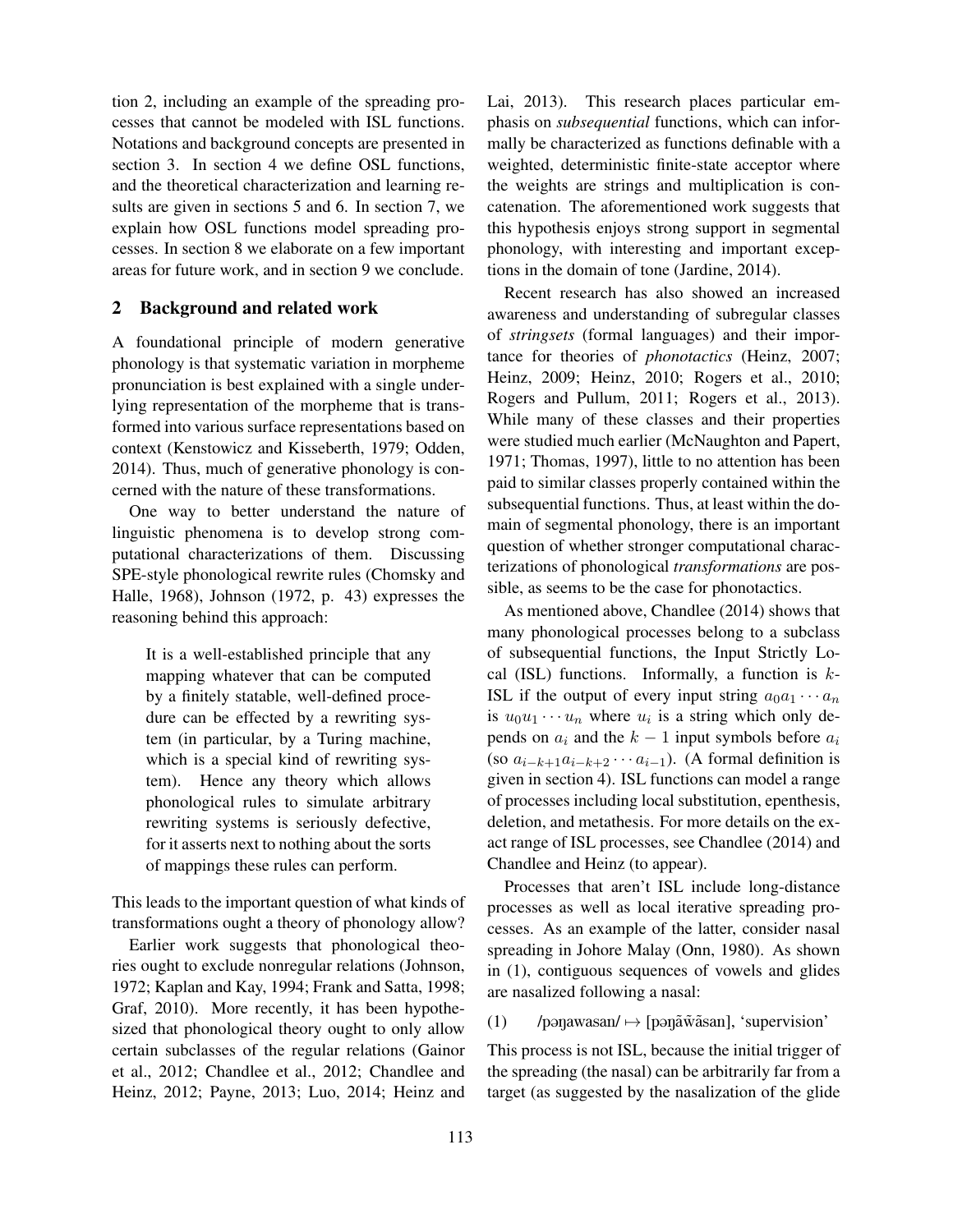and the second  $[\tilde{a}]$  when the distance is measured on the *input* side. However, on the *output* side, the triggering context is local; the second  $[\tilde{a}]$  is nasalized because the preceding glide on the *output* side is nasalized. Every segment between the trigger and target is affected; nasalization applies to a contiguous, but arbitrarily long, substring. It is this type of process that we will show requires the notion of Output Strict Locality.

Processes in which a potentially unbounded number of *unaffected* segments can intervene between the trigger and target - such as long-distance consonant agreement (Hansson, 2010; Rose and Walker, 2004), vowel harmony (Nevins, 2010; Walker, 2011), and consonant dissimilation (Suzuki, 1998; Bennett, 2013) - are neither ISL nor OSL. More will be said about such long-distance processes in §7.

## 3 Preliminaries

The set of all possible finite strings of symbols from a finite alphabet  $\Sigma$  and the set of strings of length  $\leq$ *n* are  $\Sigma^*$  and  $\Sigma^{\leq n}$ , respectively. The cardinality of a set S is denoted card $(S)$ . The unique empty string is represented with  $\lambda$ . The length of a string w is  $|w|$ , so  $|\lambda| = 0$ . If  $w_1$  and  $w_2$  are strings then  $w_1w_2$  is their concatenation. The prefixes of  $w$ , Pref $(w)$ , is  ${p \in \Sigma^* \mid (\exists s \in \Sigma^*) [w = ps] }$ , and the suffixes of w, Suf  $f(w)$ , is  $\{s \in \Sigma^* \mid (\exists p \in \Sigma^*)[w = ps]\}$ . For all  $w \in \Sigma^*$  and  $n \in \mathbb{N}$ , Suff<sup>n</sup> $(w)$  is the single suffix of w of length n if  $|w| \ge n$ ; otherwise Suff $n(w) =$ w. The following reduction will prove useful later.

**Remark 1.** For all  $w, v \in \Sigma^*, n \in \mathbb{N}$ ,  $\text{Suff}^n(\text{Suff}^n(w)v) = \text{Suff}^n(wv).$ 

If  $w = uv$  is a string then let  $v = u^{-1} \cdot w$  and  $u = w \cdot v^{-1}$ . Trivially,  $\lambda^{-1} \cdot w = w = w \cdot \lambda^{-1}$ ,  $uu^{-1} \cdot w = w$ , and  $w \cdot v^{-1}v = w$ .

We assume a fixed but arbitrary total order < on the letters of  $\Sigma$ . As usual, we extend  $\lt$  to  $\Sigma^*$  by defining the *hierarchical order* (Oncina et al., 1993), denoted  $\lhd$ , as follows:  $\forall w_1, w_2 \in \Sigma^*, w_1 \lhd w_2$  iff

$$
\begin{cases} |w_1| < |w_2| \text{ or } \\ |w_1| = |w_2| \text{ and } \exists u, v_1, v_2 \in \Sigma^*, \exists a_1, a_2 \in \Sigma \\ s.t. \ w_1 = u a_1 v_1, w_2 = u a_2 v_2 \text{ and } a_1 < a_2. \end{cases}
$$

 $\lhd$  is a total strict order over  $\Sigma^*$ , and if  $\Sigma = \{a, b\}$ and  $a < b$ , then  $\lambda \triangleleft a \triangleleft b \triangleleft a \triangleleft b \triangleleft a$  and  $\triangleleft a \triangleleft a \triangleleft b \triangleleft a$ ...

The *longest common prefix* of a set of strings S,  $\mathtt{lcp}(S)$ , is  $p \in \bigcap_{w \in S} \mathtt{Pref}(w)$  such that  $\forall p' \in$  $\bigcap_{w\in S} \texttt{Pref}(w), |p'| < |p|.$  Let  $f: A \to B$  be a function  $f$  with domain A and co-domain B. When A and B are stringsets, the input and output languages of f are pre\_image(f) =  $\{x \mid (\exists y)[x \mapsto_f y]\}$  and  $\texttt{image}(f) = \{y \mid (\exists x)[x \mapsto_f y]\},$  respectively.

Jardine et al. (2014) introduce delimited subsequential FSTs (DSFSTs). The class of functions describable with DSFSTs is exactly the class representable by traditional subsequential FSTs (Oncina and Garcia, 1991; Oncina et al., 1993; Mohri, 1997), but DSFSTs make explicit use of symbols marking *both* the beginnings and ends of input strings.

Definition 1. *A* delimited subsequential FST (DS-FST) *is a 6-tuple*  $\langle Q, q_0, q_f, \Sigma, \Delta, \delta \rangle$  *where*  $Q$  *is a finite set of states,*  $q_0 \in Q$  *is the initial state,*  $q_f \in Q$ *is the final state,* Σ *and* ∆ *are finite alphabets of symbols,*  $\delta \subseteq Q \times (\Sigma \cup \{x, \kappa\}) \times \Delta^* \times Q$  *is the transition function (where*  $\forall \notin \Sigma$  *indicates the 'start of the input'* and  $\ltimes \notin \Sigma$  *indicates the 'end of the input'), and the following hold:*

- *1. if*  $(q, \sigma, u, q') \in \delta$  *then*  $q \neq q_f$  *and*  $q' \neq q_0$ *,*
- 2. *if*  $(q, \sigma, u, q_f) \in \delta$  *then*  $\sigma = \kappa$  *and*  $q \neq q_0$ *,*
- 3. if  $(q_0, \sigma, u, q') \in \delta$  then  $\sigma = \times$  and if  $(q, \times, u, q') \in \delta$  *then*  $q = q_0$ *,*
- *4.* if  $(q, \sigma, w, r), (q, \sigma, v, s) \in \delta$  then  $(r = s) \wedge$  $(w = v)$ .

In words, in DSFST, initial states have no incoming transitions (1) and exactly one outgoing transition for input  $\times$  (3) which leads to a nonfinal state (2), and final states have no outgoing transitions (1) and every incoming transition comes from a noninitial state and has input  $\times$  (2). DSFSTs are also deterministic on the input (4). In addition, the transition function may be partial. We extend the transition function to  $\delta^*$  recursively in the usual way:  $\delta^*$  is the smallest set containing  $\delta$  and which is closed under the following condition: if  $(q, w, u, q') \in \delta^*$  and  $(q', \sigma, v, q'') \in \delta$  then  $(q, w\sigma, uv, q'') \in \delta^*$ . Note no elements of the form  $(q, \lambda, \lambda, q')$  are elements of  $\delta^*$ .

The size of a DSFST  $\mathcal{T} = \langle Q, q_0, q_f, \Sigma, \Delta, \delta \rangle$  is  $|\mathcal{T}| = \text{card}(Q) + \text{card}(\delta) + \sum_{(q,a,u,q')\in\delta} |u|.$ A DSFST  $T$  defines the following relation:

$$
R(\mathcal{T}) = \left\{ (x, y) \in \Sigma^* \times \Delta^* \mid \left[ (q_0, \forall x \times y, q_f) \in \delta^* \right] \right\}
$$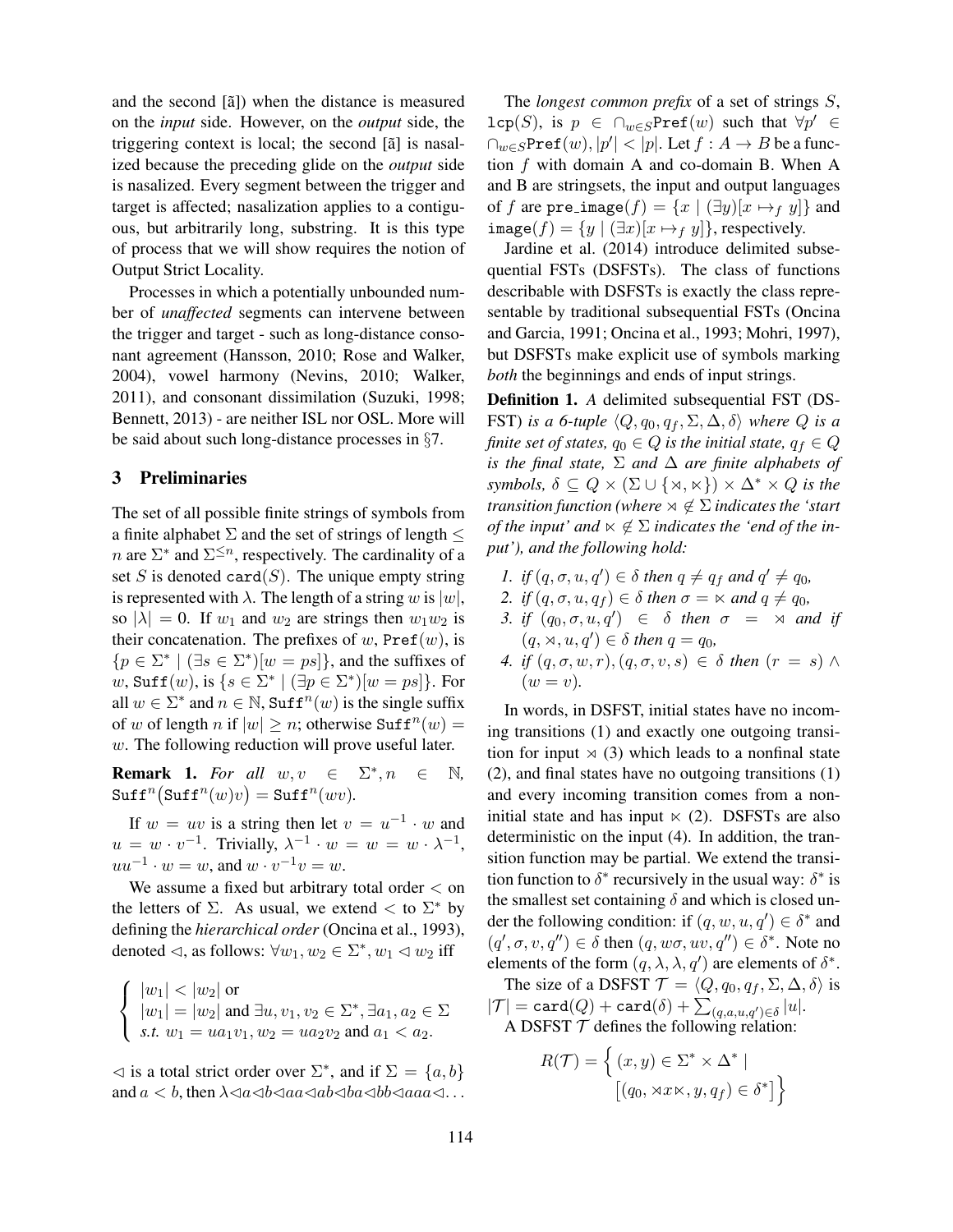Since DSFSTs are deterministic, the relations they recognize are (possibly partial) functions. *Sequential functions* are defined as those representable with DSFSTs for which for all  $(q, \ltimes, u, q_f) \in \delta$ ,  $u = \lambda$ .<sup>1</sup>

For any function  $f : \Sigma^* \to \Delta^*$  and  $x \in \Sigma^*$ , let the *tails* of  $x$  with respect to  $f$  be defined as

$$
\texttt{tails}_f(x) = \{(y, v) \mid f(xy) = uv \land u = \texttt{lcp}(f(x\sum^*))\}.
$$

If  $x_1, x_2 \in \Sigma^*$  have the same set of tails with respect to f, they are *tail-equivalent* with respect to f, written  $x_1 \sim_f x_2$ . Clearly,  $\sim_f$  is an equivalence relation which partitions  $\Sigma^*$ .

Theorem 1 (Oncina and Garcia, 1991). *A function* f *is* subsequential *iff* ∼<sup>f</sup> *partitions* Σ ∗ *into* finitely *many blocks.*

The above theorem can be seen as the functional analogue to the Myhill-Nerode theorem for regular languages. Recall that for any stringset  $L$ , the tails of a word w w.r.t. L is defined as  $\text{tails}_L(w) =$  ${u \mid wu \in L}$ . These tails can be used to partition  $\Sigma^*$  into a finite set of equivalence classes iff L is regular. Furthermore, these equivalence classes are the basis for constructing the (unique up to isomorphism) smallest deterministic acceptor for a regular language. Likewise, Oncina and Garcia's proof of Theorem 1 shows how to construct the (unique up to isomorphism) smallest subsequential transducer for a subsequential function  $f$ . With little modification to their proof, the smallest DSFST for  $f$  can also be constructed. We refer to this DSFST as the *canonical* DSFST for f and denote it  $\mathcal{T}_C(f)$ . (If f is understood from context, we may write  $\mathcal{T}_C$ .) States of  $\mathcal{T}_C(f)$  which are neither initial nor final are in one-to-one correspondence with  $\text{tails}_f(x)$  for all  $x \in \Sigma^*$  (Oncina and Garcia, 1991). To construct  $\mathcal{T}_C(f)$  we first let, for all  $x \in \Sigma^*$  and  $a \in \Sigma$ , the *contribution* of a w.r.t. x be  $cont<sub>f</sub>(a, x)$  =  $\mathsf{lcp}(f(x\Sigma^*)^{-1} \cdot \mathsf{lcp}(f(xa\Sigma^*))$ . Then,

• 
$$
Q = {\text{tails}_f(x) \mid x \in \Sigma^*} \cup \{q_0, q_f\},
$$

$$
\bullet \ \big(q_0, \rtimes, \mathtt{lcp}(f(\Sigma^*)), \mathtt{tails}_f(\lambda)\big) \in \delta
$$

• For all  $x \in \Sigma^*$ ,  $\left(\mathtt{tails}_f(x), \ltimes, \mathtt{lcp}(f(x\Sigma^*))^{-1} \cdot f(x), q_f\right) \in$ δ iff  $x \in \text{pre}\_\text{image}(f)$ 

- For all  $x \in \Sigma^*, a \in \Sigma$ , if  $\exists y \in \Sigma^*$ with  $xay \in \texttt{pre}\_\texttt{image}(f)$  then  $(\texttt{tails}_f(x),$  $a, \texttt{cont}_f(a, x), \texttt{tails}_f(xa) \big) \in \delta.$
- Nothing else is in  $\delta$ .

Observe that unlike the traditional construction, the initial state  $q_0$  is not tails  $f(\lambda)$ . The single outgoing transition from  $q_0$ , however, goes to this state with the input  $\times$ . Canonical DSFSTs have an important property called *onwardness*.

Definition 2 (onwardness). *A DSFST* T *is* onward *if for every*  $w \in \Sigma^*$ ,  $u \in \Delta^*$ ,  $(q_0, \times w, u, q) \in \delta^* \Longleftrightarrow$  $u = \texttt{lcp}(\{f(w\Sigma^*)\}).$ 

Informally, this means that the writing of output is never delayed. For all  $q \in Q$  let the *outputs* of the edges out of  $q$  be outputs $(q) = \big\{ u \mid (\exists \sigma \in \Sigma \cup$  $\{\times, \times\})(\exists q' \in Q)[(q, \sigma, u, q') \in \delta]\}.$ 

Lemma 1. *If DSFST* T *recognizes* f *and is onward then*  $\forall q \neq q_0$  lcp(outputs(q)) =  $\lambda$  *and*  $\mathtt{lcp}(\mathtt{outputs}(q_0)) = \mathtt{lcp}(f(\Sigma^*)).$ 

*Proof.* By construction of a DSFST, only one transition leaves  $q_0$ :  $(q_0, \times, u, q)$ . This implies  $(q_0, \rtimes \lambda, u, q) \in \delta^*$  and as the transducer is onward we have  $lcp(outputs(q_0)) = lcp(u) = u$  =  $\text{lcp}(f(\lambda \Sigma^*)) = \text{lcp}(f(\Sigma^*))$ . Now take  $q \neq q_0$ and  $w \in \Sigma^*$  such that  $(q_0, \times w, u, q) \in \delta^*$ . Suppose  $lcp(outputs(q)) = v \neq \lambda$ . Then v is a prefix of  $\texttt{lcp}(\{f(w \sigma x) \mid \sigma \in \Sigma \cup \{\kappa\}, x \in \Sigma^*\})$  which implies uv is a prefix of  $\text{Lcp}(f(w\Sigma^*))$ . But  $v \neq \lambda$ , contradicting the fact that  $T$  is onward.

Readers are referred to Oncina and Garcia (1991), Oncina et al. (1993), and Mohri (1997) for more on subsequential transducers, and Eisner (2003) for generalizations regarding onwardness.

#### 4 Output Strictly Local functions

Here we define Output Strictly Local (OSL) functions, which were originally introduced by Chandlee (2014) and Chandlee et al. (2014) along with the Input Strictly Local (ISL) functions. Both classes generalize SL stringsets to functions based on a defining property of SL languages, the Suffix Substitution Closure (Rogers and Pullum, 2011).

Theorem 2 (Suffix Substitution Closure). L *is Strictly Local iff for all strings*  $u_1$ *,*  $v_1$ *,*  $u_2$ *,*  $v_2$ *, there* 

<sup>&</sup>lt;sup>1</sup>Sakarovitch (2009) inverts these terms.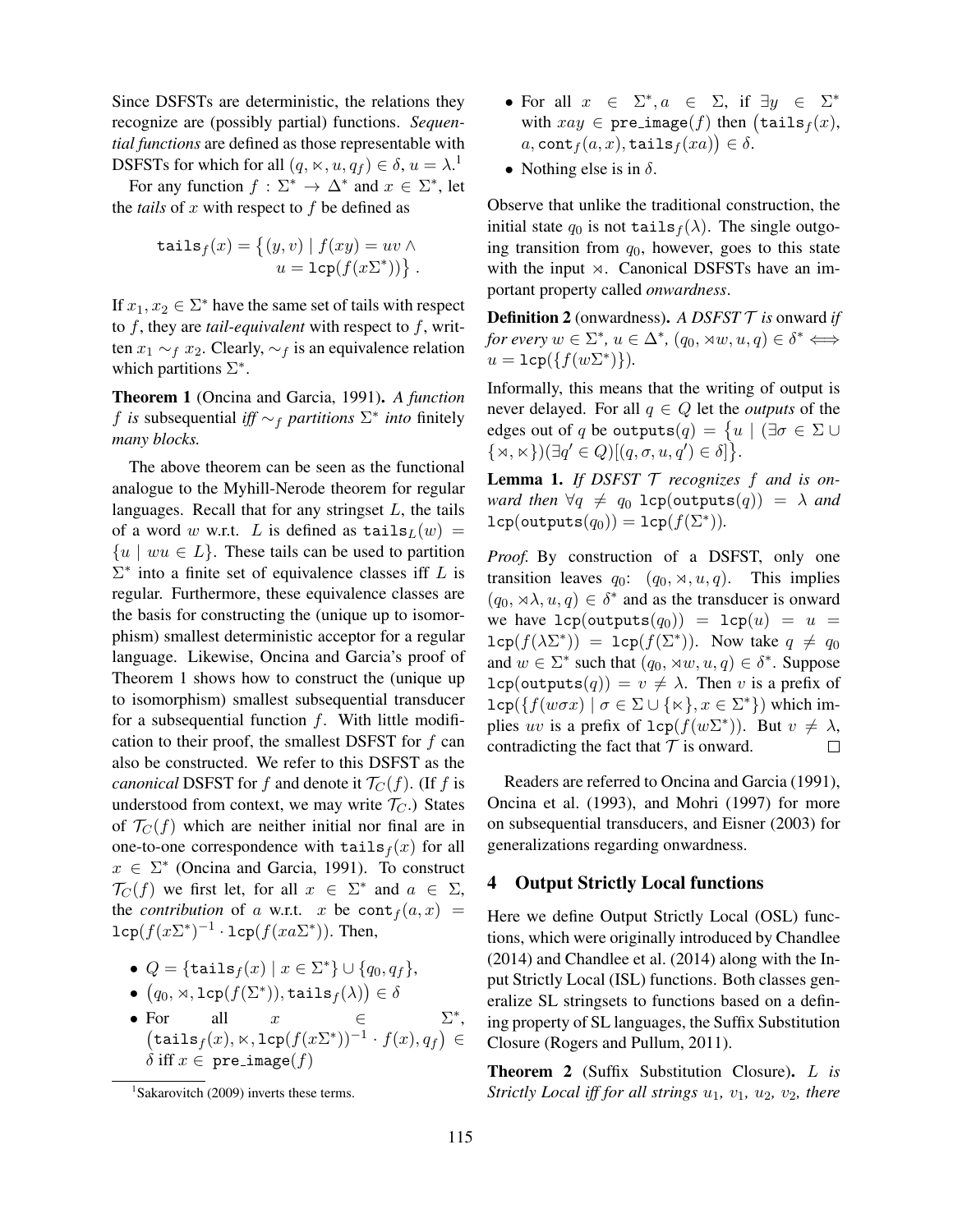*exists*  $k \in \mathbb{N}$  *such that for any string* x of length  $k-1$ *, if*  $u_1xv_1$ *,*  $u_2xv_2 \in L$ *, then*  $u_1xv_2 \in L$ *.* 

An important corollary of this theorem follows.

Corollary 1 (Suffix-defined Residuals). L *is Strictly*  $Local$  iff  $\forall w_1, w_2 \in \Sigma^*$ , there exists  $k \in \mathbb{N}$  such that  $if$  Suff<sup> $k-1$ </sup> $(w_1)$  = Suff $k-1$  $(w_2)$  *then the* residuals *(the tails) of*  $w_1, w_2$  *with respect to*  $\overline{L}$  *are the same; formally,*  $\{v \mid w_1v \in L\} = \{v \mid w_2v \in L\}.$ 

Input and Output Strictly Local functions were defined by Chandlee (2014) and Chandlee et al. (2014) in the manner suggested by the corollary.

Definition 3 (Input Strictly Local Functions). *A function* f : Σ<sup>∗</sup> → ∆<sup>∗</sup> *is ISL if there is a* k *such that for all*  $u_1, u_2 \in \Sigma^*$ , *if* Suff<sup>k-1</sup> $(u_1)$  = Suff<sup>k-1</sup> $(u_2)$ *then* tails  $f(u_1) = \text{tails } f(u_2)$ *.* 

Definition 4 (Output Strictly Local Functions (original)). *A function*  $f : \Sigma^* \to \Delta^*$  is *OSL if there is a k*  $\textit{such that for all } u_1, u_2 \in \Sigma^*, \textit{if } \text{Suff}^{k-1}(f(u_1)) =$  $\texttt{Suff}^{k-1}(f(u_2))$  *then*  $\texttt{tails}_f(u_1) = \texttt{tails}_f(u_2).$ 

While Definition 3 lead to an automata-theoretic characterization and learning results for ISL (Chandlee et al., 2014), such results do not appear possible with the original definition of OSL. The trouble is with subsequential functions that are not sequential. The value returned by the function includes the writing that occurs when the input string has been fully read (i.e., the output of transitions going to the final state in a corresponding DSFST). This creates a problem because it does not allow for separation of what happens during the computation from what happens at its end.

Figure 1 illustrates the distinction Definition 4 is unable to make.<sup>2</sup> Function f is sequential, but g is not. Otherwise, they are identical. While  $f(bab)$  =  $bba, q(bab) = bbaa$ . With the original OSL definition, there is no way to refer to the output for input bab *before* the final output string has been appended.

To deal with this problem we first define the prefix function associated to a subsequential function.

**Definition 5** (Prefix function). Let  $f : \Sigma^* \to \Delta^*$ *be a subsequential function. We define the prefix*  $f$ <sup>*p*</sup>  $: \Sigma^* \to \Delta^*$  *associated to f such that*  $f^p(w) = \texttt{lcp}(\{f(w\Sigma^*)\}).$ 



Figure 1: Two DSFST recognizing functions  $f$  and  $g$ . Except for their final transitions,  $\mathcal{T}_f$  and  $\mathcal{T}_g$  are identical.

Remark 2. *If* T *is an onward DSFST for* f*, then*  $\forall w \in \Sigma^*, f^p(w) = u \Longleftrightarrow \exists q, (q_0, \lambda w, u, q) \in \delta^*.$ 

**Remark 3.** If f is sequential then  $f = f^p$ .

We can now revise the definition of OSL functions.

Definition 6 (Output Strictly Local Function (revised)). *We say that a subsequential function* f *is*  $k\text{-}OSL$  if for all  $w_1, w_2$  in  $\Sigma^*$ ,  $\texttt{Suff}^{k-1}(f^p(w_1)) = 0$  $\texttt{Suff}^{k-1}(f^p(w_2)) \Rightarrow \texttt{tails}_f(w_1) = \texttt{tails}_f(w_2).$ 

traditional subsequential transducers; readers are re-Chandlee et al. (2014) provide several theorems which relate ISL functions, OSL functions (defined as in Definition 4), and SL stringsets. Here we explain why those results still hold with Definition 6. The proofs for those results depend on the six functions  $(f_i, 1 \leq i \leq 6)$  reproduced here in Figure 2. The transducers shown there are not DSFSTs but ferred to Chandlee et al. (2014) for formal definitions. With the exception of  $f_5$ , these functions are clearly sequential since each state outputs  $\lambda$  on  $\ltimes$ (shown as  $\#$  in Figure 2). The transducer for  $f_5$  is not onward, but an onward, sequential version of this transducer recognizing exactly the same function is obtained by suffixing  $\alpha$  (which is the lcp of the outputs of state 1) onto the output of state 1's incoming transition. Thus,  $f_5$  is also sequential. By Remark 3 then, Theorems 4, 5, 6, and 7 of that paper still hold under Definition 6.

### 5 Automata characterization

First we show, for any non-initial state of any canonical transducer recognizing an OSL function, that if reading a letter  $\alpha$  implies writing  $\lambda$ , then this corresponds to a self-loop. So writing the empty string never causes a change of state (except from  $q_0$ ).

Lemma 2. *For any OSL function* f *whose canonical*  $DSFST$  is  $\mathcal{T}_C$ , if  $\exists q \neq q_0$ ,  $a \in \Sigma$ , and  $q' \in Q$  such

<sup>&</sup>lt;sup>2</sup>Here and in Figure 3, state  $q_f$  is not shown. Non-initial states are labeled  $q : u$  with q being the state's name and  $(q, \ltimes, u, q_f) \in \delta.$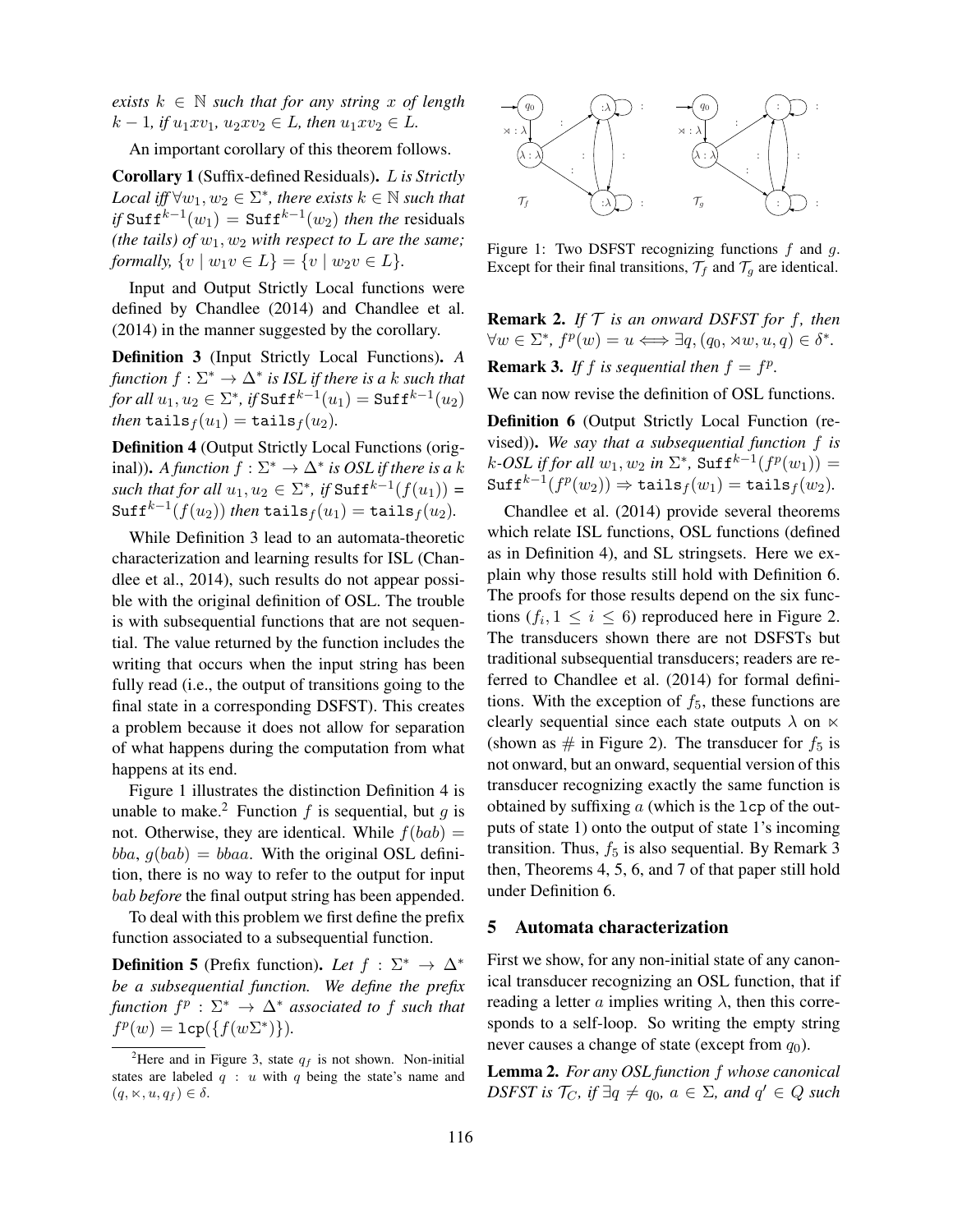

Figure 2: Examples used in proofs of Theorems 4 to 7 of Chandlee et al. (2014, see Figure 2).

*that*  $(q, a, \lambda, q') \in \delta_C$  *then*  $q' = q$ *.* 

*Proof.* Consider w and u such that  $(q_0, \lambda w, u, q) \in \delta_C^*$  and suppose  $(q, a, \lambda, q') \in \delta_C$ . Then  $f^p$  $p(wa)$  which implies  $=$   $\texttt{Suff}^{k-1}(f^p(w)) = \texttt{Suff}^{k-1}(f^p(wa)).$  As f is k-OSL, tails $f(w)$  = tails $f(wa)$ . As  $\mathcal{T}_C$ is canonical the non-initial and non-final states 1 correspond to unique tail-equivalence classes, and two distinct states correspond to two different classes. Therefore  $q' = q$ .  $\Box$ 

Next we define *k*-OSL transducers.

Definition 7 (k-OSL transducer). *An onward DS-FST*  $\mathcal{T} = \langle Q, q_0, q_f, \Sigma, \Delta, \delta \rangle$  *is k*-*OSL if* 

\n- 1. 
$$
Q = S \cup \{q_0, q_f\}
$$
 with  $S \subseteq \Delta^{\leq k-1}$
\n- 2.  $(\forall u \in \Delta^*) \big[ (q_0, \times, u, q') \in \delta \implies q' =$   $\text{Suff}^{k-1}(u) \big]$
\n- 3.  $(\forall q \in Q \setminus \{q_0\}, \forall a \in \Sigma, \forall u \in \Delta^*)$
\n

$$
\begin{array}{c}\n\text{S. } \left(\forall q \in \mathcal{Q} \setminus \{q_0\}\right), \forall a \in \mathcal{Z}, \forall a \in \mathcal{\Delta} \\
\left[\left(q, a, u, q'\right) \in \delta \Longrightarrow q' = \text{Suff}^{k-1}(qu)\right].\n\end{array}
$$

Next we show that  $k$ -OSL functions and functions represented by k-OSL DSFSTs exactly correspond.

**Lemma 3** (extended transition function). Let  $T =$  $\langle Q, q_0, q_f, \Sigma, \Delta, \delta \rangle$  *be a k-OSL DSFST. We have* 

$$
(q_0, \forall w, u, q) \in \delta^* \Longrightarrow q = \text{Suff}^{k-1}(u)
$$

*Proof.* By recursion on the size of  $w \in \Sigma^*$ . The initial case is valid for  $|w| = 0$  since if  $(q_0, \times, u, q) \in$  $\delta^*$  then  $(q_0, \times, u, q) \in \delta$ . By Definition 7,  $q =$ Suff<sup> $k-1(u)$ </sup>. Suppose now that the lemma holds for inputs of size  $n \neq 0$ . Let w be of size n such that  $(q_0, \lambda w, u, q) \in \delta^*$  and suppose  $(q, a, v, q') \in \delta$ (i.e.,  $(q_0, \lambda wa, uv, q') \in \delta^*$ ). By recursion, we know that  $q = \text{Suff}^{k-1}(u)$ . By Definition 7,  $q' \ = \ {\tt Suff}^{k-1}(qv) \ = \ {\tt Suff}^{k-1}({\tt Suff}^{k-1}(u)v) \ =$ Suff<sup> $k-1(uv)$ </sup> (by Remark 1).  $\Box$ 

Lemma 4. *Any* k*-OSL DSFST corresponds to a* k*-OSL function.*

*Proof.* Let  $\mathcal{T} = \langle Q, q_0, q_f, \Sigma, \Delta, \delta \rangle$  be a k-OSL DSFST computing f and let  $w_1, w_2 \in \Sigma^*$ such that  $\text{Suff}^{k-1}(f^p(w_1)) = \text{Suff}^{k-1}(f^p(w_2)).$ Since  $T$  is onward, by Remark 2 there exists  $q, q' \in Q$  such that  $(q_0, \times w_1, f^p(w_1), q) \in \delta^*$  and  $(q_0, \lambda w_2, f^p(w_2), q') \in \delta^*$ . By Lemma 3,  $q =$  $\texttt{Suff}^{k-1}(f^p(w_1)) = \texttt{Suff}^{k-1}(f^p(w_2)) = q'$  which implies tails $f(w_1) = \text{tails}_f(w_2)$ . Therefore f is a k-OSL function.  $\Box$ 

We now need to show that every  $k$ -OSL function can be represented by a  $k$ -OSL DSFST. An issue here is that one cannot work from  $\mathcal{T}_C$  since its states are defined in terms of its tails, which themselves are defined in terms of *input* strings, not output strings. Hence, the proof below is constructive.

Theorem 3. *Let* f *be a* k*-OSL function. The DSFST* T *defined as followed computes* f*:*

- $Q = S \cup \{q_0, q_f\}$  *with*  $S \subseteq \Delta^{\leq k-1}$
- $(q_0, \times, u, \operatorname{Suff}^{k-1}(u)) \in \delta \Longleftrightarrow u = f^p(\lambda)$
- $\bullet$  *a* ∈ Σ*,* (*q, a, u,* Suff<sup>k-1</sup>(*qu*)) ∈ δ, ⇔  $(\exists w) [\texttt{Suff}^{k-1}(f^p(w)) = q \wedge f^p(wa) = vqu$ *with*  $v = f^p(w) \cdot q^{-1}$ ,
- $(q, \kappa, u, q_f) \in \delta \Longleftrightarrow u = f^p(w_q)^{-1} \cdot f(w_q)$ , *where*  $w_q = \min_{\lhd} \{w \mid \exists u, (q_0, \rtimes w, u, q) \in$ δ ∗}*.*

The diagram below helps express pictorially how the transitions are organized per the second and third bullets above. The input is written above the arrows, and the output written below.

$$
q_0 \xrightarrow{ \rtimes w \atop f^p(w) = vq } q \xrightarrow{a} q'
$$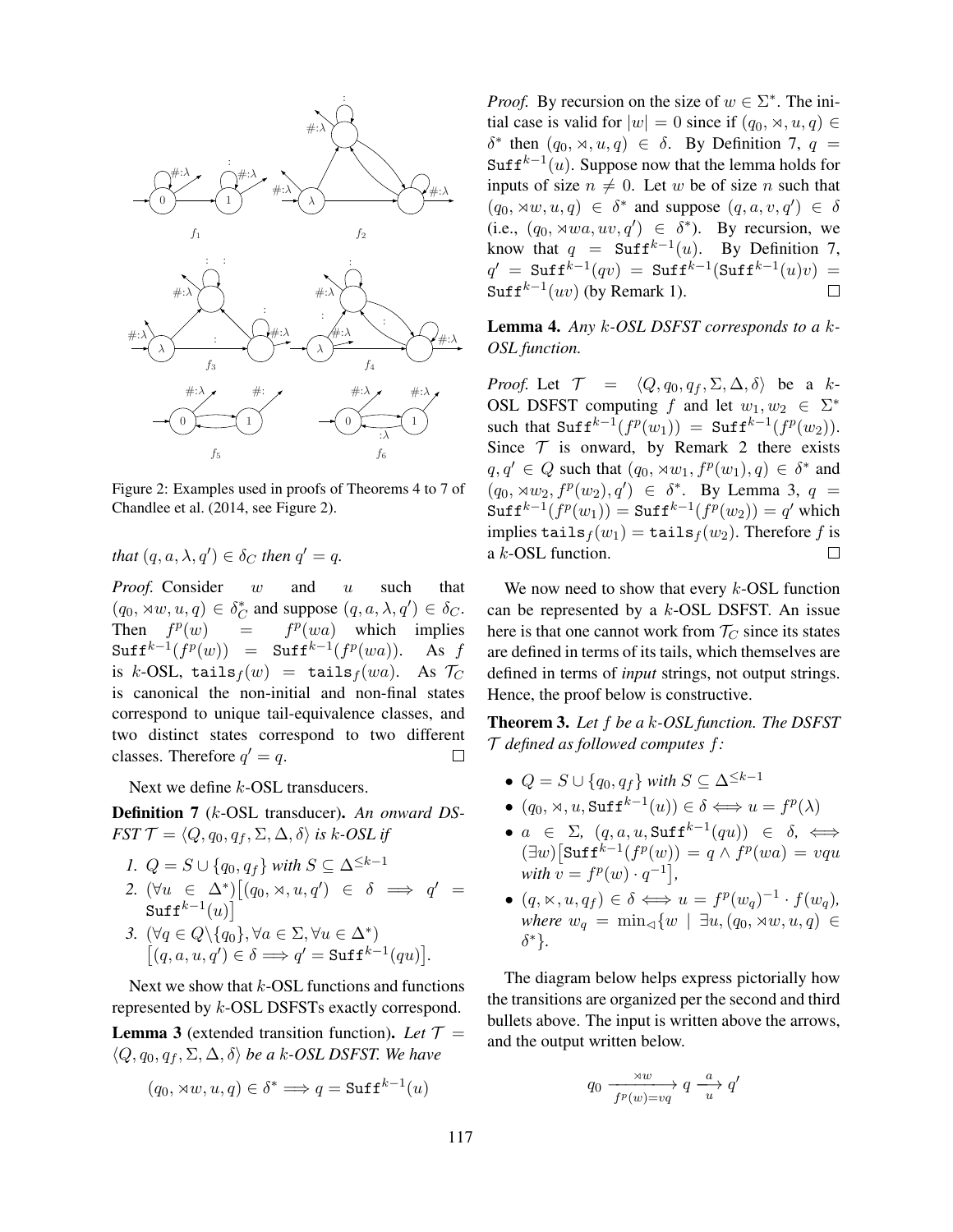Note that  $T$  is a k-OSL SFST. To prove this result, we first show the following lemma:

Lemma 5. *Let* T *be the transducer defined in Theorem 3. We have:*

$$
(q_0, \times w, u, q) \in \delta^* \iff f^p(w) = u
$$

*Proof.*  $(\Rightarrow)$  By recursion on the length of w. Suppose  $(q_0, \lambda w, u, q) \in \delta^*$  and  $|w| = 0$ . Then  $(q_0, \times, u, q) \in \delta$ ; by construction,  $q = \text{Suff}^{k-1}(u)$ and  $f^p(\lambda) = u$  which validates the initial case.

Suppose the result holds for  $w$  of size  $n$  and pick such a w. Suppose then that  $(q_0, \times wa, u, q) \in \delta^*$ . By definition of  $\delta^*$ , there exists  $u_1, u_2, q'$  such that  $u = u_1 u_2, (q_0, \times w, u_1, q') \in \delta^*$  and  $(q', a, u_2, q) \in$ δ. We have  $f<sup>p</sup>(w) = u<sub>1</sub>$  (by recursion) and thus  $q' = \text{Suff}^{k-1}(f^p(w))$  (by Lemma 3).

By construction of  $\mathcal{T}$ ,  $q = \text{Suff}^{k-1}(q'u_2)$ and thus  $f^p(wa) = vq'u_2$  with  $v =$  $f^p(w)$  · Suff<sup>k-1</sup> $(f^p(w))^{-1}$ . Therefore  $f^p(wa) =$  $vq'u_2 = f^p(w) \cdot {\tt Suff}^{k-1}(f^p(w))^{-1}q'u_2 =$  $f^p(w)$  · Suff<sup>k-1</sup> $(f^p(w))^{-1}$ Suff<sup>k-1</sup> $(f^p(w))u_2 =$  $f^p(w)u_2 = u_1u_2 = u.$ 

 $(\Leftarrow)$  By recursion on the length of w. If  $|w| =$ 0, then  $f^p(\lambda) = u$ . By construction of  $\mathcal{T}$ ,  $(q_0, \times, u, \text{Suff}^{k-1}(u)) \in \delta$ , which validates the base case.

Now fix  $n > 0$  and suppose the result holds for all  $w$  of size  $n$ . Pick such a  $w$  and let  $f<sup>p</sup>(wa) = u$ . As f is subsequential, there exists  $u_1$  such that  $f^p(w) = u_1$ . By recursion, there exists q such that  $(q_0, \times w, u_1, q) \in \delta^*$ . By Lemma 3,  $q = \text{Suff}^{k-1}(u_1) = \text{Suff}^{k-1}(f^p(w)).$ By definition  $f^p(wa) = u_1 u_1^{-1} \cdot u$ , which equals  $u_1 \cdot \text{Suff}^{k-1}(u_1)^{-1} \text{Suff}^{k-1}(u_1) u_1^{-1} \cdot u.$ Hence  $f^p(wa) = vqu'$ , with  $u' = u_1^{-1} \cdot u$ and  $v = u_1 \cdot \text{Suff}^{k-1}(u_1)^{-1}$ , which equals  $f^p(w) \cdot \text{Suff}^{k-1}(f^p(w))^{-1}$ . Thus, by construction  $(q, a, u', \text{Suff}^{k-1}(qu')) \in \delta$ . Since  $u_1u' = u_1u_1^{-1}$ .  $u = u, (q_0, \times wa, u, \text{Suff}^{k-1}(qu')) \in \delta^*.$ 

We can now prove Theorem 3.

*Proof.* Let  $T$  be the transducer defined in Theorem 3. We show that  $\forall w \in \Sigma^*$ ,

$$
(w, u) \in R(\mathcal{T}) \Longleftrightarrow f(w) = u.
$$

By definition of  $R(\mathcal{T})$ , we know that  $(q_0, \lambda w \times, u, q_f) \in \delta^*$ . By definition of  $\delta^*$ ,



Figure 3: A 2-OSL DSFST that models Johore Malay nasal spreading.  $\Sigma = \{C, N, V\}$  and  $\Delta = \{C, N, V, \tilde{V}\}.$ 

there exists  $u_1, u_2 \in \Delta^*$  and  $q \in Q \setminus \{q_0, q_f\}$ such that  $(q_0, \times w, u_1, q) \in \delta^*$ ,  $(q, \times, u_2, q_f) \in \delta$ , and  $u = u_1u_2$ . By Lemma 5 we know that  $f^p(w) = u_1$ . By construction of the DS-FST, we have  $u_2 = f^p(w_q)^{-1} \cdot f(w_q)$  where  $w_q = \min_{\lhd} \{w' \mid \exists u, (q_0, \rtimes w', u', q) \in \delta^*\}.$ Therefore  $(w_q, u'u_2) \in R(\mathcal{T})$ . Again, by Lemma 5,  $f^p(w_q) = u'$  and so  $u'u_2 = f^p(w_q)u_2 =$  $f^p(w_q) f^p(w_q)^{-1} \cdot f(w_q) = f(w_q).$ 

We have  $\text{Suff}^{k-1}(u_1) = \text{Suff}^{k-1}(f^p(w_q)) =$ Suff<sup> $k-1$ </sup>( $f^p(w)$ ). As f is k-OSL, we know tails $f(w_q)$  = tails $f(w)$ , which implies that  $(\lambda, f^p(w_q)^{-1} \cdot f(w_q)) \in \mathtt{tails}_f(w).$  Thus  $f(w) =$  $f^p(w)f^p(w_q)^{-1} \cdot f(w_q) = u_1u_2 = u.$ 

els the nasal spreading example from §2. Note  $C =$ Figure 3 presents a 2-OSL transducer that modobstruent,  $V =$  vowels and glides,  $\tilde{V} =$  nasalized V, and  $N =$  nasal consonant.

### 6 Learning OSL functions

### 6.1 Learning criterion

We adopt the identification in the limit learning paradigm (Gold, 1967), with polynomial bounds on time and data (de la Higuera, 1997). The underlying idea of the paradigm is that if the data available to the algorithm does not contain enough information to distinguish the target from other potential targets, then it is impossible to learn.

We first need to define the following notions. A class  $\mathbb T$  of functions is represented by a class  $\mathbb R$ of representations if every  $r \in \mathbb{R}$  is of finite size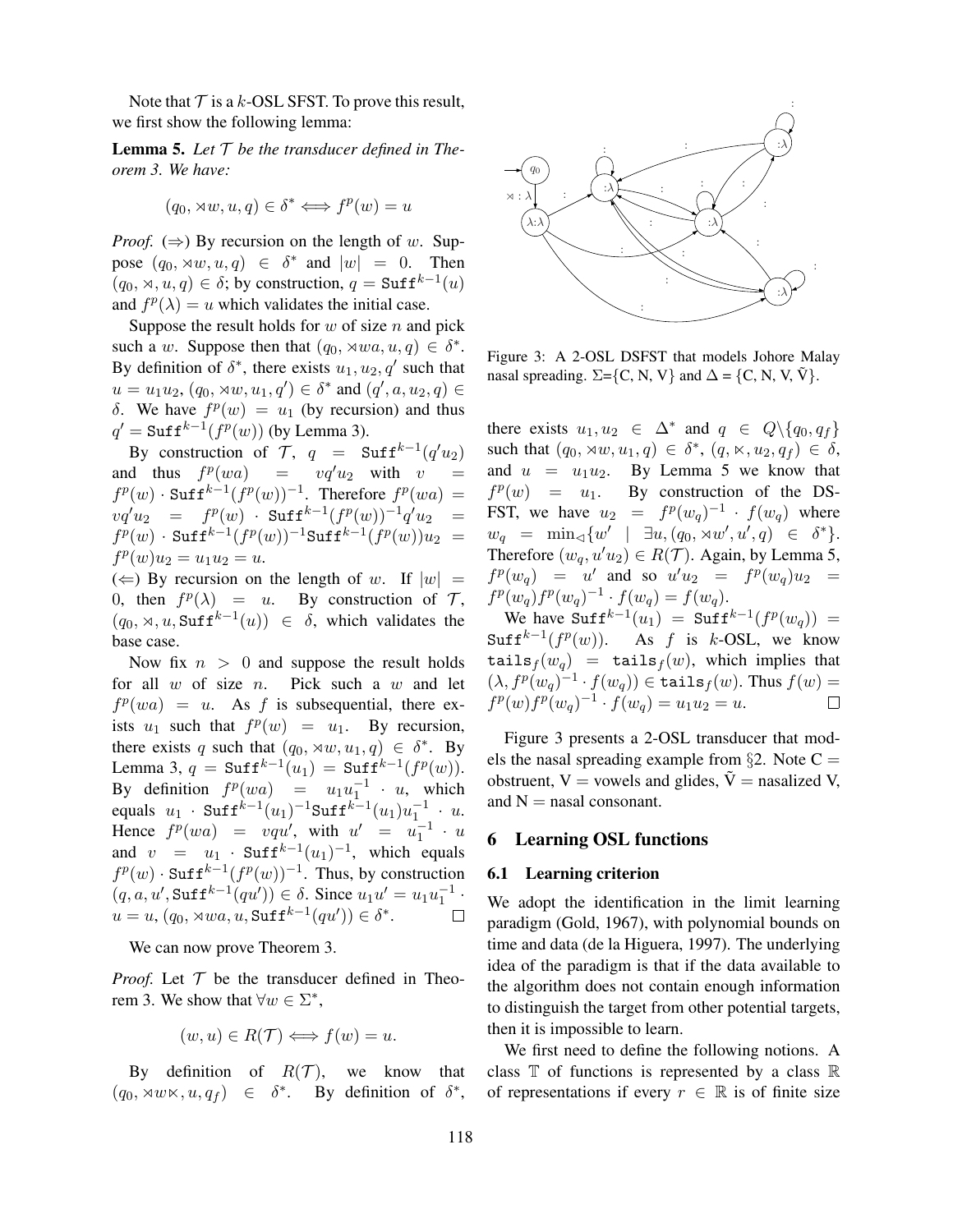and there is a total and surjective naming function  $\mathcal{L}: \mathbb{R} \to \mathbb{T}$  such that  $\mathcal{L}(r) = t$  if and only if for all  $w \in \text{pre}\_\text{image}(t), r(w) = t(w)$ , where  $r(w)$ is the output of representation  $r$  on the input  $w$ . We observe that the class of  $k$ -OSL functions can be represented by the class of k-OSL DSFSTs.

Definition 8. *Let* T *be a class of functions represented by some class* R *of representations.*

- *1.* A sample S for a function  $t \in \mathbb{T}$  is a finite set of *data consistent with t, that is to say*  $(w, v) \in S$  $\text{if } f(w) = v$ . The size of a sample S is the sum *of the length of the strings it is composed of:*  $|S| = \sum_{(w,v) \in S} |w| + |v|$ .
- *2. A* (T, R)-learning algorithm A *is a program that takes as input a sample for a function*  $t \in \mathbb{T}$ *and outputs a representation from* R*.*

The paradigm relies on the notion of characteristic sample, adapted here for functions:

Definition 9 (Characteristic sample). *For a* (T, R) *learning algorithm*  $\mathfrak{A}$ *, a sample CS is a character*istic sample *of a function*  $t \in \mathbb{T}$  *if for all samples* S for *t* it is the case that  $CS \subseteq S$  and  $\mathfrak A$  returns a *representation*  $r$  *such that*  $\mathcal{L}(r) = t$ .

This definition is the one used in the proof of the OSTIA algorithm. The learning paradigm can now be defined as follows.

Definition 10 (Identification in polynomial time and data). *A class* T *of functions is identifiable in polynomial time and data if there exists a* (T, R) *learning algorithm* A *and two polynomials* p() *and* q() *such that:*

- *1. For any sample S of size m for*  $t \in \mathbb{T}$ *,*  $\mathfrak{A}$  *returns a hypothesis*  $r \in \mathbb{R}$  *in*  $\mathcal{O}(p(m))$  *time.*
- *2. For each representation*  $r \in \mathbb{R}$  *of size n, with*  $t = \mathcal{L}(r)$ , there exists a characteristic sample *of* t for  $\mathfrak A$  *of size at most*  $\mathcal O(q(n))$ *.*

### 6.2 Learning algorithm

We show here that Algorithm 1 learns the OSL functions under the criterion introduced. We call this the Output Strictly Local Function Inference Algorithm (OSLFIA). We assume  $\Sigma$ ,  $\Delta$ , and k are fixed and not part of the input to the learning problem.

Essentially, the algorithm computes a breadthfirst search through the states that are reachable

**Data**: Sample  $S \subset \{\times\} \Sigma^* \{\times\} \times \Delta^*$  and  $k \in \mathbb{N}$ Let  $q_0, q_f$  be states with  $\{q_0, q_f\} \cap \Delta^{\leq k-1} = \emptyset$  $s \leftarrow \texttt{lcp}(\{y \mid (x, y) \in S\}); q \leftarrow \texttt{Suff}^{k-1}(s);$ smallest $(q) = \times$ ; out $(q) = s$ ;  $\delta \leftarrow \{(q_0, \times, s, q)\}; R \leftarrow \{q\}; C \leftarrow \{q_0, q_f\};$ while  $R \neq \emptyset$  do  $q \leftarrow first(R); s \leftarrow \texttt{smallest}(q);$ **for all**  $a \in \Sigma$  *in alphabetical order* **do** if  $\exists (w, u) \in S$ ,  $x \in \Sigma^*$  *s.t.*  $w = sax$ then  $v \leftarrow \texttt{lcp}(\{y \mid \exists x, (sax, y) \in S\});$  $r \leftarrow \texttt{Suff}^{k-1}(qv);$  $\delta \leftarrow \delta \cup \{(q, a, \texttt{out}(q)^{-1} \cdot v, r)\};$ if  $r \notin R \cup C$  then  $R \leftarrow R \cup \{r\};$  $smallest(r) \leftarrow sa;$  $\mathtt{out}(r) \leftarrow v;$ if  $\exists u, (s, u) \in S$  then  $\delta \leftarrow \delta \cup \{(q, \ltimes, \mathsf{out}(q)^{-1} \cdot u, q_f)\}$  $R \leftarrow R \setminus \{q\};$  $C \leftarrow C \cup \{q\};$ return  $\langle C, q_0, q_f, \Sigma, \Delta, \delta \rangle;$ Algorithm 1: OSLFIA

given the learning sample: the set  $C$  contains the states already checked while  $R$  is a queue made of the states that are reachable but have not been treated yet. Initially, the only transition leaving the initial state is writing the lcp of the output strings of the sample and reaches the state corresponding to the  $k - 1$  suffix of this lcp. At each step of the main loop, OSLFIA treats the first state that is in the queue R and computes whenever possible the transitions that leave that state. The outputs associated with each added transition are the longest common prefixes of the outputs associated with the smallest input prefix in the sample that allows the state to be reachable. We show that provided the algorithm is given a sufficient sample the transducer outputted by OSLFIA is onward and in fact a k-OSL transducer. After adding transitions with input letters from  $\Sigma$  to a state, the transition to the final state is added, provided it can be calculated.

### 6.3 Theoretical results

Here we establish the theoretical results, which culminate in the theorem that OSLFIA identifies the k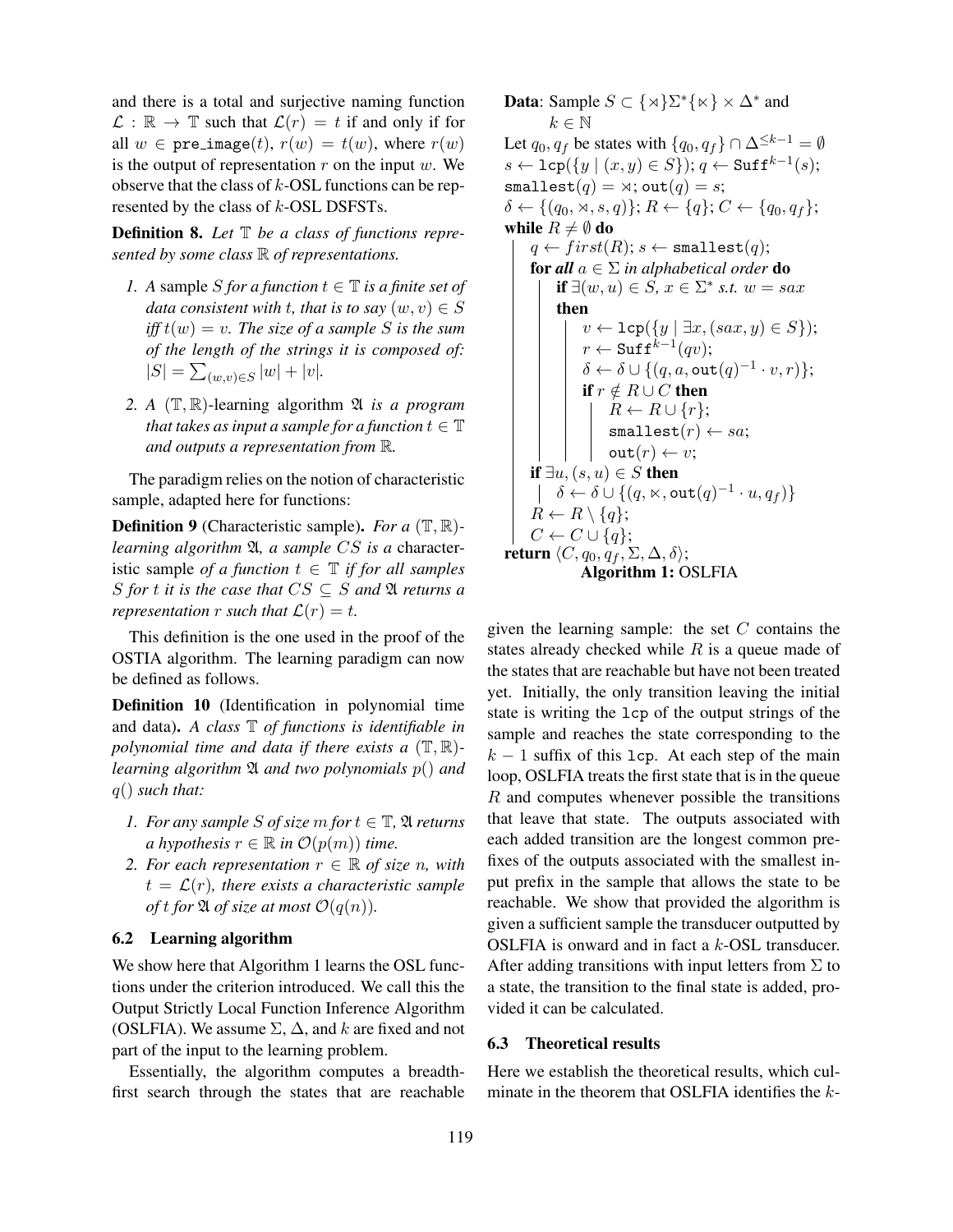OSL functions in polynomial time and data.

## Lemma 6. *For any input sample* S*, OSLFIA produces its output in time polynomial in the size of* S*.*

*Proof.* The main loop is used at most  $|\Delta|^{k-1}$  which is constant since both  $\Delta$  and k are fixed for any learning sample. The smaller loop is executed  $|\Sigma|$ times. At each execution: the first conditional can be tested in time linear in *n*, where  $n = \sum_{(w,u) \in S} |w|$ ; the computation of the  $1cp$  can be done in  $nm$  steps where  $m = max{ |u| : (w, u) \in S }$  with an appropriate data structure (for instance a prefix tree); computing the suffix requires at most  $m$  steps. The second conditional can be tested in at most card(S)  $\cdot m$ steps; the computation of the final transitions can be done in less than  $m$  steps; all the other instructions can be done in constant time. The overall computation time is thus  $\mathcal{O}(|\Delta|^{k-1}|\Sigma|(n+nm+\texttt{card}(S))$  $(m+2m)) = \mathcal{O}(n+m(n+\text{card}(S))$  which is polynomial (in fact bounded by a quadratic function) in the size of the learning sample.  $\Box$ 

Next we show that for each  $k$ -OSL function  $f$ , there is a finite kernel of data consistent with  $f$  (a 'seed') that is a characteristic sample for OSLFIA.

Definition 11 (A OSLFIA seed). *Given a* k*-OSL transducer*  $\langle Q, q_0, q_f, \Sigma, \Delta, \delta \rangle$  *computing a k-OSL function* f*, a sample* S *is a OSLFIA* seed *for* f *if*

- For all  $q \in Q$  such that  $\exists v \in \Delta^*$  $(q, \kappa, v, q_f) \in \delta$ ,  $(\forall w_a \kappa, f(w_a)) \in S$ , where  $w_q = \min_{\lhd} \{w \mid \exists u, (q_0, \rtimes w, u, q) \in \delta^*\}\$
- For all  $(q, a, u, q') \in \delta$  with  $q' \neq q_f$  and  $a \in \{ \times \} \cup \Sigma$ , for all  $b \in \Sigma$  such that there exists  $(q', b, u', q'') \in \delta$ , there exists  $(\forall w \times, f(w)) \in$  $S$  *and*  $x \in \Sigma^*$  *such that*  $w = w_qabx$  *and* f(w) *is defined. Also, if there exists* v *such that*  $(q', \Join, v, q_f) \in \delta$  then  $(\Join w_q a \Join, f(w_q a)) \in S$ .

In what follows, we set  $\mathcal{T}^{\diamond}$  =  $\langle Q_{\diamond}, q_{0_{\diamond}}, q_{f_{\diamond}}, \Sigma, \Delta, \delta_{\diamond} \rangle$  be the target k-OSL transducer, f the function it computes, and  $\mathcal{T} = \langle Q, q_0, q_f, \Sigma, \Delta, \delta \rangle$  be the transducer OSLFIA constructs on a sample that contains a seed.

Lemma 7. *If a learning sample* S *contains a seed then*  $(q_0, \lambda w, u, r) \in \delta^* \Longleftrightarrow (q_{0_\diamond}, \lambda w, u, r) \in \delta^*_\diamond$ .

*Proof.*  $(\Rightarrow)$ . By induction on the length of w. If  $|w| = 0$  then  $(q_0, \times, u, r) \in \delta$  and so  $u = \text{lcp}(\lbrace y \rbrace)$ 

 $(x, y) \in S$ ) and  $r = \text{Suff}^{k-1}(u)$  (initial steps of the algorithm). As  $S$  is a seed there is an element  $(\forall b\, x \times f(bx)) \in S$  for all  $b \in \Sigma$  and  $(\forall x \times f(\lambda)) \in$ S if  $\lambda \in \text{pre\_image}(f)$ , which implies that  $u =$  $\text{Lcp}(f(\lambda \Sigma^*))$ . As the target is onward, we have  $(q_{0\circ}, \times, \text{Lcp}(f(\lambda \Sigma^*)), r') \in \delta_{\diamond}$  and since it is a  $k\text{-OSL}$  DSFST  $r' = \text{Suff}^{k-1}(\text{Lcp}(f(\lambda \Sigma^*))) =$  $\texttt{Suff}^{k-1}(u) = r.$ 

Suppose the lemma is true for strings of length less than or equal to  $n$ . We refer to this as the first Inductive Hypothesis (IH1). Let wa be of size  $n + 1$  such that  $(q_0, \times w\alpha, u, r) \in \delta^*$ . By definition of  $\delta^*$ , there exist  $u_1, u_2, q$  such that  $(q_0, \rtimes w, u_1, q) \in \delta^*, (q, a, u_2, r) \in \delta, \text{ and } u =$  $u_1u_2$ . By IH1  $(q_{0\circ}, \times w, u_1, q) \in \delta^*_{\diamond}$ . We want to show  $(q_{0\circ}, \times wa, u, r) \in \delta_{\circ}^{*}$  (i.e.,  $(q, a, u_2, r) \in \delta_{\circ}$ ).

First we show that IH1 also implies that  $s =$ smallest(q) such that  $s = \times w_q$ . Since the algorithm searches breadth-first,  $s$  is the smallest input that reaches q in  $\mathcal{T}$ . If  $\rtimes w_q \lt s$  then  $\exists q' \neq q$  such that  $(q_0, \times w_q, u', q') \in \delta^*$  because  $\times w_q$  is a prefix of an input string of the sample  $S$  (since  $S$  contains a seed). Since  $\forall w_q \leq s$  and  $|s| \leq n$ , by IH1 then  $(q_{0\circ}, \times w_q, u', q') \in \delta_{\diamond}^*$  which implies  $q = q'$  which contradicts the supposition that  $\forall w_q \triangleleft s$ . If  $s \triangleleft \forall w_q$ , then again since  $(q_0, \rtimes s, u', q) \in \delta^*$  then by IH1  $(q_{0\circ}, \rtimes s, u', q) \in \delta_{\diamond}^*$ . This contradicts the definition of  $w_q$ . Therefore  $s = \rtimes w_q$ .

Next we show that IH1 implies  $f^p(w_q) = \text{out}(q)$ . By construction of the seed,  $(\forall w_q \forall x, f(w_q)) \in S$  if  $\exists v (q, \kappa, v, q_{f_{\diamond}}) \in \delta_{\diamond}$  and  $(\rtimes w_q a w' \ltimes, f(w_q a w')) \in$ S for all transitions  $(q, a, x, q')$  leaving q in  $\mathcal{T}^{\diamond}$ . As the target is onward,  $\text{Lcp}(\lbrace x \mid (q, \sigma, x, q') \in \delta_{\diamond}, \sigma \in$  $\Sigma \cup {\{\kappa\}} = \lambda$  (Lemma 1). This implies out $(q)$  =  $\texttt{lcp}(\lbrace y\mid \exists a\in\Sigma, x\in\Sigma^*\lbrace \ltimes \rbrace, (\rtimes s a x, y)\in S\rbrace)=$  $\mathtt{lcp}(\lbrace y \mid \exists a \in \Sigma, x \in \Sigma^* \lbrace \ltimes \rbrace, (\rtimes w_q a x, y) \in$  $S$ }) =  $1cp({f(w_q \Sigma^*))}$  =  $f^p(w_q)$ .

Recalling that  $(q, a, u_2, r) \in \delta$ , we now characterize  $u_2$  to help establish  $(q, a, u_2, r) \in \delta_{\diamond}$ . By construction of a seed, there exist elements  $(\forall w_a abx \times f(w_aabx))$  in S for all possible  $b \in \Sigma$ and an element  $(\forall w_q a \times, f(w_q a)) \in S$  if  $f(w_q a)$ is defined. By the onwardness of the target, this implies that  $v = \text{lcp}(\{y \mid \exists b, x, (\times sabx \times, y) \in$  $S\} \cup \{f(sa)\}) = \text{Lcp}(f(sa\Sigma^*)) = f^p(sa)$ . Therefore  $u_2 = \texttt{out}(q)^{-1} \cdot v = f^p(s)^{-1} \cdot f^p(sa) =$  $f^p(w_q)^{-1} \cdot f^p(w_qa)$ .

Finally we identify  $r$  to complete this part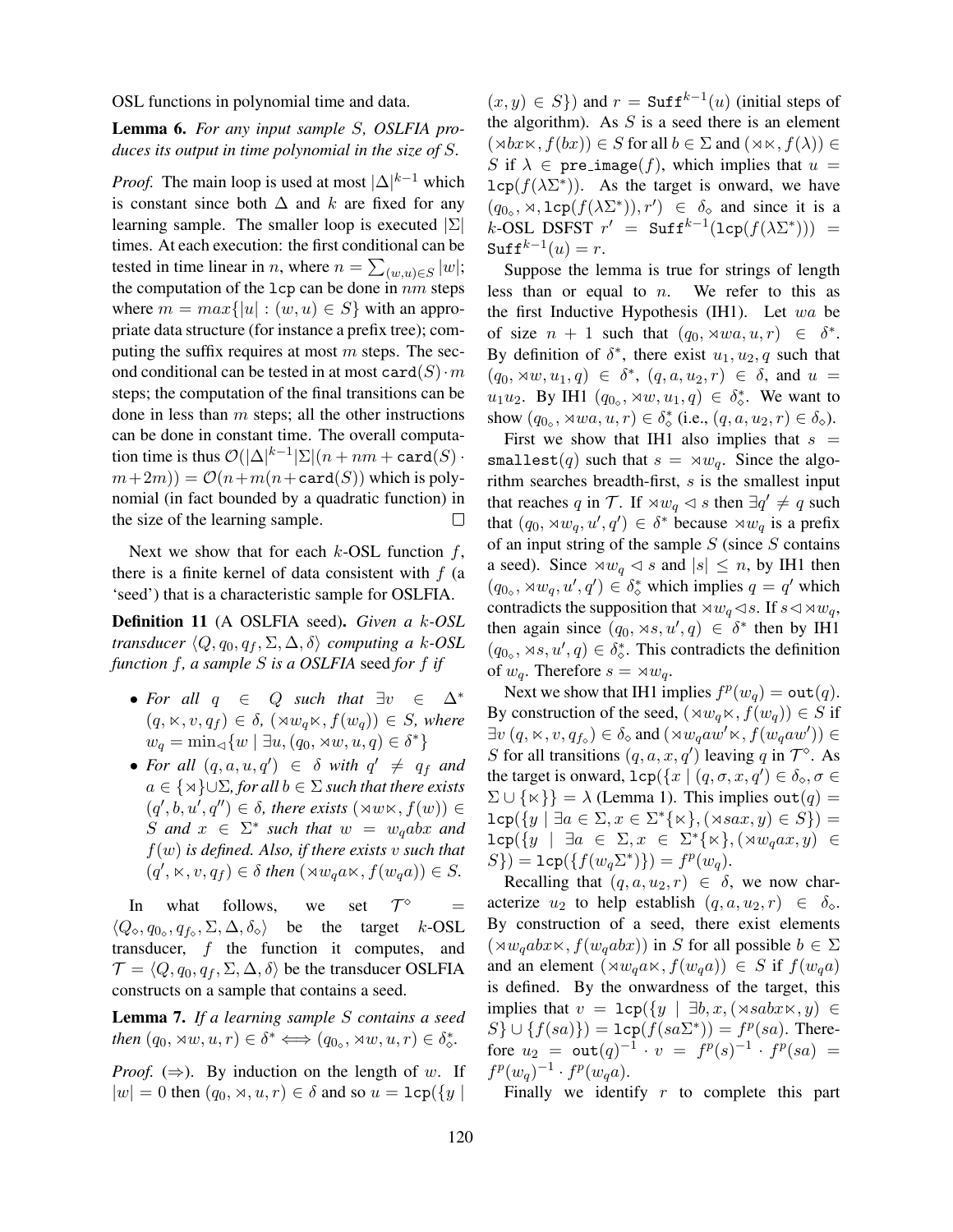of the proof. As the target is OSL, we have  $(q_{0\circ}, \times w_q a, f^p(w_q a), r') \in \delta_{\diamond}^*$  (Lemma 3). The fact that  $(q_{0\circ}, \forall w_q, f^p(w_q), q) \in \delta_{\diamond}^*$  by IH1 and the fact the target is OSL implies  $(q, a, f^p(w_q)^{-1}$ .  $f^p(w_qa), r') = (q, a, \text{out}(q)^{-1} \cdot s, r') \in \delta_{\diamond}.$  As  $\mathcal{T}^{\diamond}$  is k-OSL,  $r' = \text{Suff}^{k-1}(q \text{out}(q)^{-1} \cdot s)$  which is  $r$  by construction of the transition in the algorithm. Therefore, as  $(q_{0\circ}, \forall w, u_1, q) \in \delta_{\diamond}^*$  by IH1, we have  $(q_{0\circ}, \times wa, u_1 \circ ut(q)^{-1} \cdot s, r) =$  $(q_{0\circ}, \times wa, u_1u_2, r) = (q_{0\circ}, \times wa, u, r) \in \delta_{\diamond}^*$ 

 $(\Leftarrow)$ . This is also by induction on the length of w. If  $|w| = 0$ , as  $\mathcal{T}^{\diamond}$  is onward we have  $\mathsf{lcp}(\mathsf{outputs}(q_{0_\diamond})) = \mathsf{lcp}(f(\Sigma^*))$  (Lemma 1) and thus  $(q_{0\circ}, \times, \text{Lcp}(f(\Sigma^*)), r) \in \delta_{\circ}$  with  $r =$ Suff<sup> $k-1$ </sup>(1cp( $f(\Sigma^*))$ ) as  $\mathcal{T}^{\diamond}$  is  $k$ -OSL. By construction of the seed, there is at least one element in  $S$  using each transition leaving  $r$ . As  $lcp(outputs(r)) = \lambda$  (Lemma 1), this implies  $\texttt{lcp}(\lbrace y \mid (x,y) \in S \rbrace) = \texttt{lcp}(f(\Sigma^*))$ . Therefore  $(q_0, \rtimes, \texttt{lcp}(f(\Sigma^*)), r) \in \delta.$ 

Suppose the lemma is true for all strings up to length  $n$ . We refer to this as the second Inductive Hypothesis (IH2). Pick wa of length  $n + 1$  such that  $(q_{0\circ}, \forall wa, u, r) \in \delta_{\diamond}^*$ . By definition of  $\delta^*$ ,  $q, u_1, u_2$  exist such that  $(q_{0\circ}, \rtimes w, u_1, q) \in \delta_{\circ}^*$  and  $(q, a, u_2, r) \in \delta_{\diamond}$ , with  $u_1 u_2 = u$ . By IH2, we have  $(q_0, \times w, u_1, q), (q_0, \times w_q, u'_1, q) \in \delta^*$  (since  $w_q \lhd w$ ). We want to show  $(q, a, u_2, r) \in \delta$ .

We first show that  $s = \texttt{smallest}(q) = \times w_q$ . Suppose  $s \triangleleft \times w_q$ . By construction of the SFST s is a prefix of an element of  $S$  which means there exists q' such that  $(q_0, s, f^p(s), q') \in \delta_{\diamond}^*$ . But by IH2, this implies that  $q' = q$  and the definition of  $w_q$  contradicts  $s \triangleleft w_q$ . Suppose now that  $\triangleleft w_q \triangleleft s$ . By the construction of the seed,  $\forall w_q$  is a prefix of an element of the sample, which implies it is considered by the algorithm. As  $(q_0, \times w_q, u'_1, q) \in \delta^*$  by IH2,  $\forall w_q$  is a smaller prefix than s that reaches the same state which is impossible as s is the earliest prefix that makes the state q reachable. Therefore  $\forall w_q =$ s and thus the transition from state  $q$  reading  $\alpha$  is created when  $s = \times w_q$ .

Next we show that  $f^p(w_q) = \text{out}(q)$ . By construction of the seed, there is an element  $(\forall w_q a w' \times, f(w_q a w')) \in S$  for all transitions  $(q, a, x, q') \in \delta_{\diamond}$  leaving q and  $(\rtimes w_q \ltimes, f(w_q)) \in$ S if  $\exists v, (q, \times, v, q_f) \in \delta_{\diamond}$ . As the target is onward,  $\text{1cp}(\lbrace x \mid (q, \sigma, x, q) \in \delta^*, \sigma \in \Sigma \cup$ 

 $\{\times\}$  =  $\lambda$  (Lemma 1). This implies out $(q)$  =  $lcp({y \mid \exists a, x, (sax, y) \in S}) = lcp({y \mid \emptyset})$  $\exists a, x, (w_q a x, y) \in S$ ) =  $\texttt{lcp}(f(w_q \Sigma^*))$  =  $f^p(w_q) = f^p(s).$ 

Now let  $v = \text{lcp}(\{y \mid \exists b, x, (sabx, y) \in S\}).$ Since  $s = \times w_q$ ,  $(q_{0\circ}, \times w_q a, v, r) \in \delta_{\diamond}^*$  since, as before, the onwardness of the target implies the lcp of the output written from r is  $\lambda$ . This is because each possible output from  $r$  is in  $S$  (because it is in the seed according to the second item of Definition 11). Consequently  $v = f^p(w_q a) = f^p(sa)$ .

Together these results imply that  $u_2 = f^p(w_q)^{-1}$ .  $f^p(w_q a) = f^p(s)^{-1} \cdot f^p(sa) = \mathtt{out}(q)^{-1} \cdot v.$ 

As the target is a  $k$ -OSL transducer (and thus deterministic) Suf $f^{k-1}(qu_2) = r$ . Therefore the transition  $(q, a, \text{out}(q)^{-1} \cdot v, r)$  that is added to  $\delta$  is the same as the transition  $(q, a, u_2, r)$  in  $\delta_{\infty}$ . This implies  $(q_0, \times wa, u, r) \in \delta^*$  and proves the lemma.  $(q_0, \times wa, u, r) \in \delta^*$  and proves the lemma.

Lemma 8. *Any seed for the OSL Learner is a characteristic sample for this algorithm.*

*Proof.* A corollary of Lemma 7 is that if a seed is contained in a learning sample we have  $(q_0, \lambda w, u, q) \in \delta^* \Longleftrightarrow f^p(w) = u$  (Lemma 3) as the target transducer is  $k$ -OSL. For all states q where  $\exists v, (q, \kappa, v, q_{f_0}) \in \delta_{\diamond}$ , we have  $(\forall w_q \kappa, f(w_q))$ in the seed, which implies the algorithm will add  $(q, \times, f^p(w_q)^{-1} \cdot f(w_q), q_f)$  to  $\delta$  which is exactly the output function of the target. As every state is treated only once, this holds for any learning set containing a seed. Therefore, from any superset of a seed, for any  $w$ , the function computed by the outputted transducer of Algorithm 1 is equal to  $f^p(w)f^p(w)^{-1} \cdot f(w) = f(w).$  $\Box$ 

Observe that OSLFIA is designed to work with seeds, which contains *minimal* strings. We believe both the seed and algorithm can be adjusted to relax this requirement, though this is left for future work.

Lemma 9. *Given any* k*-OSL transducer* T *, there exists a seed for the OSL learner that is of size polynomial in the size of*  $T^{\diamond}$ *.* 

*Proof.* Let  $\mathcal{T}^{\diamond} = \langle Q_{\diamond}, q_{0_{\diamond}}, q_{f_{\diamond}} \Sigma, \Delta, \delta_{\diamond}, \rangle$ . There are at most card( $Q_{\diamond}$ ) pairs ( $\rtimes w_q \ltimes$ ,  $f(w_q)$ ) in a seed that corresponds to the first item of Definition 11, each of which is such that  $| \rtimes w_q \ltimes | \leq \text{card}(Q^{\diamond})$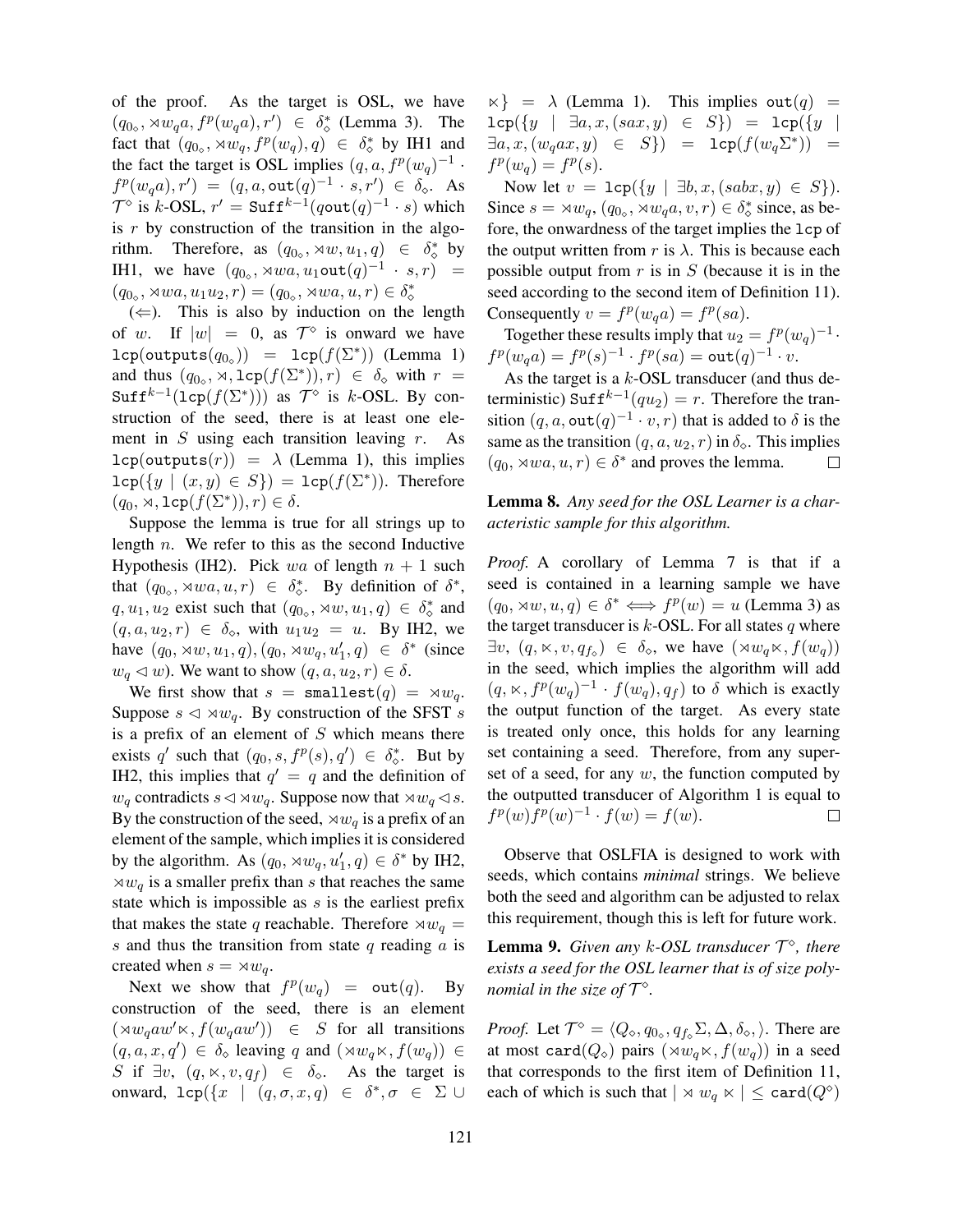and  $|f(w_q)| \leq \sum_{(q,\sigma,u,q') \in \delta_{\circ}} |u|$ . We denote by  $m_{\circ}$ this last quantity and note that  $m_{\diamond} = \mathcal{O}(|\mathcal{T}^{\diamond}|).$ 

For the elements of the second item of Definition 11 we restrict ourselves without loss of generality to pairs  $(\forall w_qabw' \times, f(w_qabw'))$  where  $w' = min_{\lhd} \{x : f(w_qabx) \text{ is defined}\}.$  We have  $|w'| \leq \text{card}(Q_{\diamond})$  and  $|f(w_qabw')|$  is in  $\mathcal{O}(\text{card}(Q_{\diamond})m_{\diamond}).$  There are at most  $|\Sigma|$  pairs  $(\forall w_qabw' \times f(w_qabw'))$  for a given transition  $(q, a, u, q')$  which implies that the overall bound on the number of such pairs is in  $\mathcal{O}(|\Sigma| \text{card}(\delta)).$ The overall length of the elements in the seed that fulfill the second item of the definition is in  $\mathcal{O}(\text{card}(Q_{\diamond})(\text{card}(Q_{\diamond}) + m_{\diamond} + |\Sigma|\text{card}(\delta)m_{\diamond})).$ 

The size of the seed studied in this proof is thus in  $\mathcal{O}((m_{\circ} + |Q_{\circ}|)(|Q_{\circ}| + |\Sigma|\text{card}(\delta))$  which is polynomial (in fact quadratic) in the size of the target transducer.  $\Box$ 

Theorem 4. *OSLFIA identifies the* k*-OSL functions in polynomial time and data.*

*Proof.* Immediate from Lemmas 6, 7, 8, and 9.  $\Box$ 

We conclude this section by comparing this result to other subsequential function-learning algorithms.

OSTIA (Oncina et al., 1993) is a state-merging algorithm which can identify the class of total subsequential functions in cubic time. (Partial subsequential functions cannot be learned exactly; for a partial function, OSTIA will learn some superset of it.) k-OSL functions include both partial and total functions, so the classes exactly learnable by OSTIA and OSLFIA are, strictly speaking, incomparable.

SOSFIA (Jardine et al., 2014) identifies subclasses of subsequential functions in linear time and data. These subclasses are determined by fixing the structure of a transducer in advance. For every input string, SOSFIA knows exactly which state in the transducer is reached. The sole carrier of information regarding reached states is the input string. But for  $k$ -OSL functions, the output strings carry the information about the states reached. As the theorems demonstrate, the destination of a transition is only determined by the output of the transition. Thus no class learned by SOSFIA contains any k-OSL class.

OSTIA-D (OSTIA-R) (Oncina and Varò, 1996; Castellanos et al., 1998) identify a class of subsequential functions with a given domain  $D$  (range  $R$ ) in at least cubic time because it adds steps to OSTIA to prevent merging states that would result in a transducer whose domain (range) is not compatible with  $D(R)$ . OSTIA-D cannot represent  $k$ -OSL functions for the same reasons SOSFIA cannot: domain information is about input strings, not output strings. On the other hand, the range of a  $k$ -OSL function is a  $k$ -OSL stringset which can be represented with a single acceptor, and thus OSL functions may be learned by OSTIA-R. However, OSLFIA is more efficient both in time and data. $3$ 

To sum up, OSLFIA is the most efficient algorithm for learning  $k$ -OSL functions.

### 7 Phonology

The example of Johore Malay nasal spreading given in §2 is an example of progressive spreading, since it proceeds from a triggering segment (the nasal) to vowels and glides that *follow* it. There also exist *regressive* spreading processes, in which the trigger follows the target(s). An example from the Mòbà dialect of Yoruba (Ajíbóyè, 2001; Ajíbóyè and Pulleyblank, 2008; Walker, 2014) is shown in (2). An underlying nasalized vowel spreads its nasality to preceding oral vowels and glides.

(2)  $\qquad \qquad \text{luj } \tilde{i} \rightarrow [\tilde{u} \tilde{j} \tilde{i}], \text{ 'praise}(n.)'$ 

The difference between progressive and regressive spreading corresponds to reading the input from leftto-right or right-to-left, respectively (Heinz and Lai, 2013). Regressive spreading cannot be modeled with OSL in a left-to-right fashion, because the output of the preceding vowels and glides depends on the presence or absence of a following nasal that could be an unbounded number of segments away. By reading from right-to-left, that nasal trigger will always be read before the target(s), making it akin to progressive spreading. Thus there are two overlapping but non-identical classes, which we call left( to-right) OSL and right(-to-left) OSL.

There are other types of phonological maps that are neither ISL nor OSL. Consider the optional process of French @-deletion shown in (3) (Dell, 1973; Dell, 1980; Dell, 1985; Noske, 1993).

<sup>&</sup>lt;sup>3</sup>To our knowledge no analysis of data complexity for OS-TIA, OSTIA-D, and OSTIA-R has been completed (probably because they predate de la Higuera (1997)). Also, an analysis of the data complexity of OSTIA appears daunting.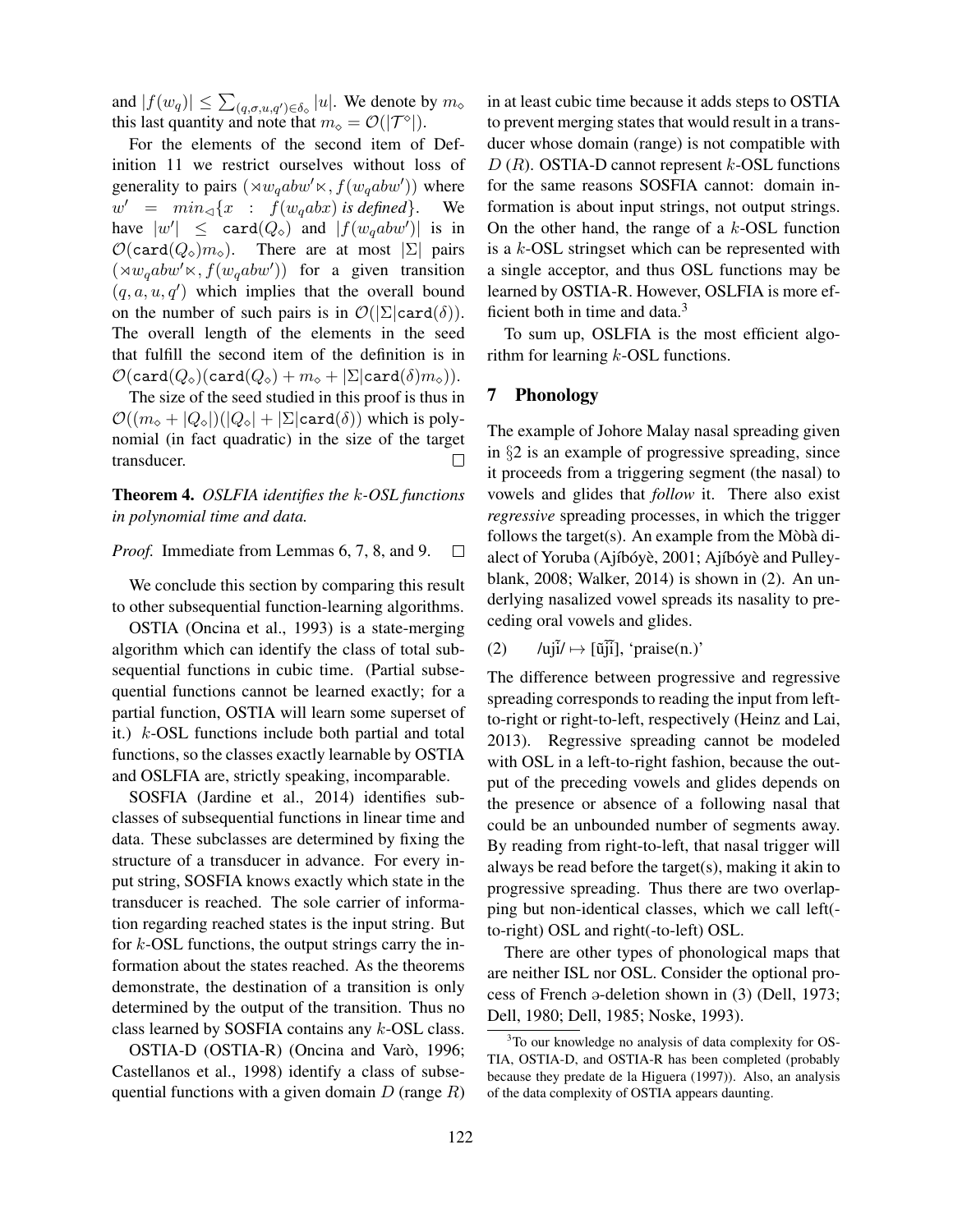### (3)  $\qquad \partial \rightarrow \emptyset / VC$  CV

At issue is how this rule applies. There are two licit pronunciations of /ty davane/ 'you became' which are  $[ty]$  dvanc $]$  and  $[ty]$  davne $]$ . The form \*[ty dvnE] is considered ungrammatical. As Kaplan and Kay (1994) explain, these outputs can be understood as the rule in (3) applying left-to-right ([ty dvən $\varepsilon$ ]), right-to-left ([ty dvən $\varepsilon$ ]) or simultaneously ( $*[ty]$  dvn $\varepsilon]$ ). What matters is whether the left and right contexts of the rule match the *input* or *output* string: if both match the input it is simultaneous application, and if one side matches the input and the other the output it is left-to-right or right-to-left.

ISL functions always match contexts against the input and therefore they cannot model a-deletion. In this respect, ISL functions model simultaneous rule application. But there is also a problem with modeling the process as OSL, which is what to output when the  $\varphi$  that will be deleted is read. Consider the input VCaCV. When the DSFST reads the a, it cannot decide what to output, because whether or not that  $\varphi$  is deleted depends on whether or not the next two symbols in the input are CV. But since the DS-FST is deterministic, it must make a decision at this point. It could postpone the decision and output  $\lambda$ . But that would require it to loop at the current state (Lemma 2), which in turn means it cannot distinguish VCaCV from VCaaaCV, a significant problem since only the former meets the context for deletion.

Thus the range of phonological processes that can be modeled with OSL functions is limited to those with one-sided contexts (e.g., either  $C_{\text{cm}}$  or  $D$ , the former being left OSL and the latter right OSL). In such cases the entire triggering context will be read before the potential target, so there is never a need to delay the decision about what to output. To summarize, phonological rules that apply simultaneously are ISL, and phonological rules with one-sided contexts that apply left-to-right or right-to-left are OSL.

In addition to iterative rules with two-sided contexts, long-distance processes like vowel harmony and consonant agreement and dissimilation are also excluded from the current analysis. While such process have been shown to be subsequential and therefore subregular (see Gainor et al. (2012; Luo (2014; Payne (2013; Heinz and Lai (2013)) they are neither ISL nor OSL because the target and triggering context are not within a fixed window of length  $k$  in either the input or output. An example is the long-distance nasal assimilation process in Kikongo (Rose and Walker, 2004), as in (4).

#### (4) /tu+nik+idi/  $\mapsto$  [tunikini] 'we ground'

In Kikongo, the alveolar stop in the suffix /-idi/ surfaces as a nasal when joined to a stem containing a nasal. Since stem nasals appear to occur arbitrarily far from the suffix, there is no  $k$  such that the target  $/d$  and the trigger /n/ are within a window of size  $k$ . Thus the process is neither ISL nor OSL.

### 8 Future Work

Processes like French a-deletion that have two-sided contexts, with one being on the output side, suggest a class that combines the ISL and OSL properties. We are tentatively calling this class 'Input-Output SL' and are currently working on its properties, FST characterization, and learning algorithm. For long-distance processes, we expect other functional subclasses will strongly characterize these. SL stringsets are just one region of the Subregular Hierarchy (Rogers and Pullum, 2011; Rogers et al., 2013), so we expect functional counterparts of the other regions can be defined. Some of these other regions model long-distance phonotactics (Heinz, 2007; Heinz, 2010; Rogers et al., 2010), so their functional counterparts may prove equally useful for modeling and learning long-distance phonology.

### 9 Conclusion

We have defined a subregular class of functions called the OSL functions and provided both language-theoretic and automata-theoretic characterizations. The structure of this class is sufficient to allow any k-OSL function to be efficiently learned from positive data. It was shown that the OSL functions—unlike the ISL functions—can model local iterative spreading processes. Future work will aim to combine the results for both ISL and OSL to model iterative processes with two-sided contexts.

### Acknowledgments

We thank three reviewers for useful comments, especially the third, who caught a significant error in the first version of this paper.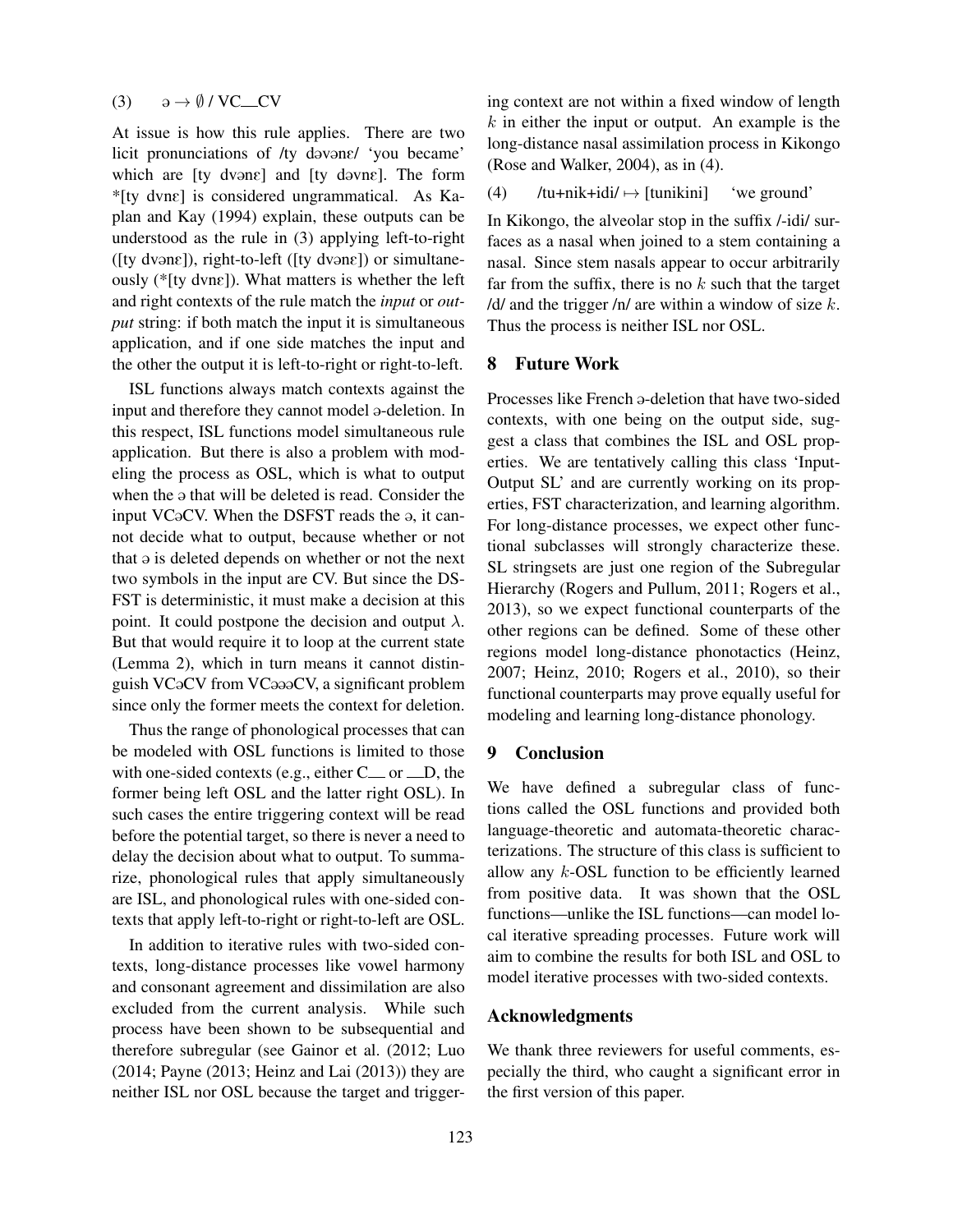### References

- Oládiípò Ajíbóyè and Douglas Pulleyblank. 2008. Mòbà nasal harmony. Ms., University of Lagos and University of British Columbia.
- Oládiípò Ajíbóyè. 2001. Nasalization in Mòbà. In Sunyoung Oh, Naomi Sawai, Kayono Shiobara, and Rachel Wojdak, editors, *Proceedings of the Northwest Linguistics Conference*, pages 1–18. University of British Columbia Working Papers in Linguistics 8. Vancouver: University of British Columbia, Department of Linguistics.
- William Bennett. 2013. *Dissimilation, Consonant Harmony, and Surface Correspondence*. Ph.D. thesis, Rutgers.
- Antonio Castellanos, Enrique Vidal, Miguel A. Varó, and José Oncina. 1998. Language understanding and subsequential transducer learning. *Computer Speech and Language*, 12:193–228.
- Jane Chandlee and Jeffrey Heinz. 2012. Bounded copying is subsequential: Implications for metathesis and reduplication. In *Proceedings of the 12th Meeting of the ACL Special Interest Group on Computational Morphology and Phonology*, pages 42–51, Montreal, Canada, June. Association for Computational Linguistics.
- Jane Chandlee and Jeffrey Heinz. to appear. Strictly local phonological processes. *Linguistic Inquiry,*. under revision.
- Jane Chandlee, Angeliki Athanasopoulou, and Jeffrey Heinz. 2012. Evidence for classifying metathesis patterns as subsequential. In *The Proceedings of the 29th West Coast Conference on Formal Linguistics*, pages 303–309. Cascadilla Press.
- Jane Chandlee, Rémi Eyraud, and Jeffrey Heinz. 2014. Learning strictly local subsequential functions. *Transactions of the Association for Computational Linguistics*, 2:491–503, November.
- Jane Chandlee. 2014. *Strictly Local Phonological Processes*. Ph.D. thesis, The University of Delaware.
- Noam Chomsky and Morris Halle. 1968. *The Sound Pattern of English*. New York: Harper & Row.
- Colin de la Higuera. 1997. Characteristic sets for polynomial grammatical inference. *Machine Learning Journal*, 27:125–138.
- François Dell. 1973. Les régles et les sons. Paris: Hermann.
- François Dell. 1980. *Generative phonology and French phonology*. Cambridge: Cambridge University Press.
- François Dell. 1985. *Les régles et les sons*. Paris: Hermann, 2 edition.
- Jason Eisner. 2003. Simpler and more general minimization for weighted finite-state automata. In *Proceedings*

*of the Joint Meeting of the Human Language Technology Conference and the North American Chapter of the Association for Computational Linguistics (HLT-NAACL 2003)*, pages 64–71.

- Robert Frank and Giorgo Satta. 1998. Optimality Theory and the generative complexity of constraint violability. *Computational Linguistics*, 24(2):307–315.
- Brian Gainor, Regine Lai, and Jeffrey Heinz. 2012. Computational characterizations of vowel harmony patterns and pathologies. In Jaehoon Choi, E. Alan Hogue, Jeffrey Punske, Deniz Tat, Jessamyn Schertz, and Alex Trueman, editors, *WCCFL 29: Proceedings of the 29th West Coast Conference on Formal Linguistics*, pages 63–71, Somerville, MA. Cascadilla.
- E.Mark Gold. 1967. Language identification in the limit. *Information and Control*, 10:447–474.
- Thomas Graf. 2010. Logics of phonological reasoning. Master's thesis, University of California, Los Angeles.
- Gunnar Hansson. 2010. *Consonant Harmony: Long-Distance Interaction in Phonology*. Number 145 in University of California Publications in Linguistics. University of California Press, Berkeley, CA. Available on-line (free) at eScholarship.org.
- Jeffrey Heinz and Regine Lai. 2013. Vowel harmony and subsequentiality. In Andras Kornai and Marco Kuhlmann, editors, *Proceedings of the 13th Meeting on the Mathematics of Language (MoL 13)*, pages 52– 63, Sofia, Bulgaria.
- Jeffrey Heinz. 2007. *The Inductive Learning of Phonotactic Patterns*. Ph.D. thesis, University of California, Los Angeles.
- Jeffrey Heinz. 2009. On the role of locality in learning stress patterns. *Phonology*, 26(2):303–351.
- Jeffrey Heinz. 2010. Learning long-distance phonotactics. *Linguistic Inquiry*, 41(4):623–661.
- Adam Jardine, Jane Chandlee, Rémi Eyraud, and Jeffrey Heinz. 2014. Very efficient learning of structured classes of subsequential functions from positive data. In Alexander Clark, Makoto Kanazawa, and Ryo Yoshinaka, editors, *Proceedings of the Twelfth International Conference on Grammatical Inference (ICGI 2014)*, volume 34, pages 94–108. JMLR: Workshop and Conference Proceedings, September.
- Adam Jardine. 2014. Computationally, tone is different. Under review with Phonology.
- C. Douglas Johnson. 1972. *Formal Aspects of Phonological Description*. The Hague: Mouton.
- Ronald Kaplan and Martin Kay. 1994. Regular models of phonological rule systems. *Computational Linguistics*, 20(3):331–378.
- Michael Kenstowicz and Charles Kisseberth. 1979. *Generative Phonology*. Academic Press, Inc.